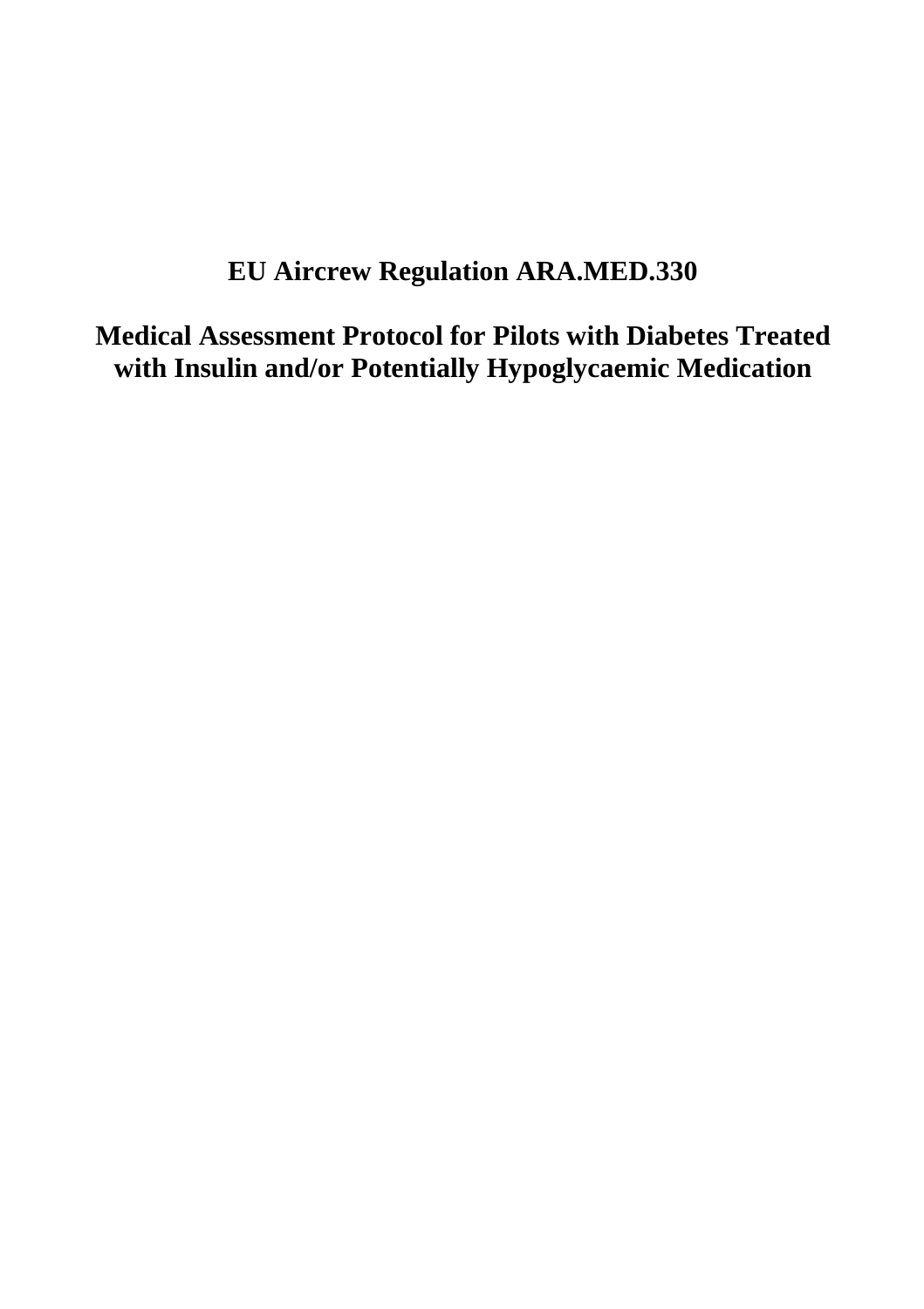# **List of revisions**

| <b>Revision</b><br>number | Date of<br>insertion    | <b>Inserted by</b>                               | <b>Remark</b>                                                                                                                                                                                                                                                                                                                                                                                                                                                                                                                                                                                                                                                                                                                                                                                                                                                                                                                                                      |
|---------------------------|-------------------------|--------------------------------------------------|--------------------------------------------------------------------------------------------------------------------------------------------------------------------------------------------------------------------------------------------------------------------------------------------------------------------------------------------------------------------------------------------------------------------------------------------------------------------------------------------------------------------------------------------------------------------------------------------------------------------------------------------------------------------------------------------------------------------------------------------------------------------------------------------------------------------------------------------------------------------------------------------------------------------------------------------------------------------|
| Version 0                 | $24th$ November<br>2014 | UK                                               |                                                                                                                                                                                                                                                                                                                                                                                                                                                                                                                                                                                                                                                                                                                                                                                                                                                                                                                                                                    |
| Version 1                 | $8th$ April 2015        | UK/Ireland                                       |                                                                                                                                                                                                                                                                                                                                                                                                                                                                                                                                                                                                                                                                                                                                                                                                                                                                                                                                                                    |
| Version 2                 | $1st$ August 2016       | UK/Ireland                                       | <b>Insertion of Authorisation</b><br>Dr Evans (UK), Dr Gaffney (IE), Dr<br>Mitchell (UK)                                                                                                                                                                                                                                                                                                                                                                                                                                                                                                                                                                                                                                                                                                                                                                                                                                                                           |
| Version 3                 | $15th$ December<br>2016 | UK/Ireland/Austria                               | Editorial changes.<br>Para 10 Changed - Limitations<br>Para 14 Changed: Focal Points<br>Para 16: Agreement of UK/IE/OE                                                                                                                                                                                                                                                                                                                                                                                                                                                                                                                                                                                                                                                                                                                                                                                                                                             |
| Version 3.1               | $1st$ July 2017         | UK/Ireland/Austria                               | Editorial update of protocol as suggested<br>by EASA                                                                                                                                                                                                                                                                                                                                                                                                                                                                                                                                                                                                                                                                                                                                                                                                                                                                                                               |
| Version 3.2               |                         | 23 <sup>rd</sup> October 2018 UK/Ireland/Austria | Page 4 revision of records available to<br>simplify future updates<br>Pages 11 and 14 clarification of meaning of<br>'significant"<br>Page 12 Updates to text on SGLT2<br>inhibitors<br>Page 13 text added to table to clarify LAPL<br>follow-up requirements<br>Page 15 amendment to paragraph on<br>"Frequency of testing" for clarity<br>Page 16 "Actions to be taken" reformatted<br>into figure 1 with colour code representation<br>for different glucose levels (red, amber<br>green)<br>Page 16 revise end-point date for<br>terminating protocol<br>Pages 17 and 18 update focal points for UK<br>and Austria<br>Appendix 1 update terminology – "fleet<br>manager" to "line manager", "flight<br>operations director" to "line management"<br>Appendix 1 addition of possible symptom<br>table to "considerations for operations<br>manual"<br>Correction of various minor typing errors,<br>omissions, grammar and reformatting<br>throughout document. |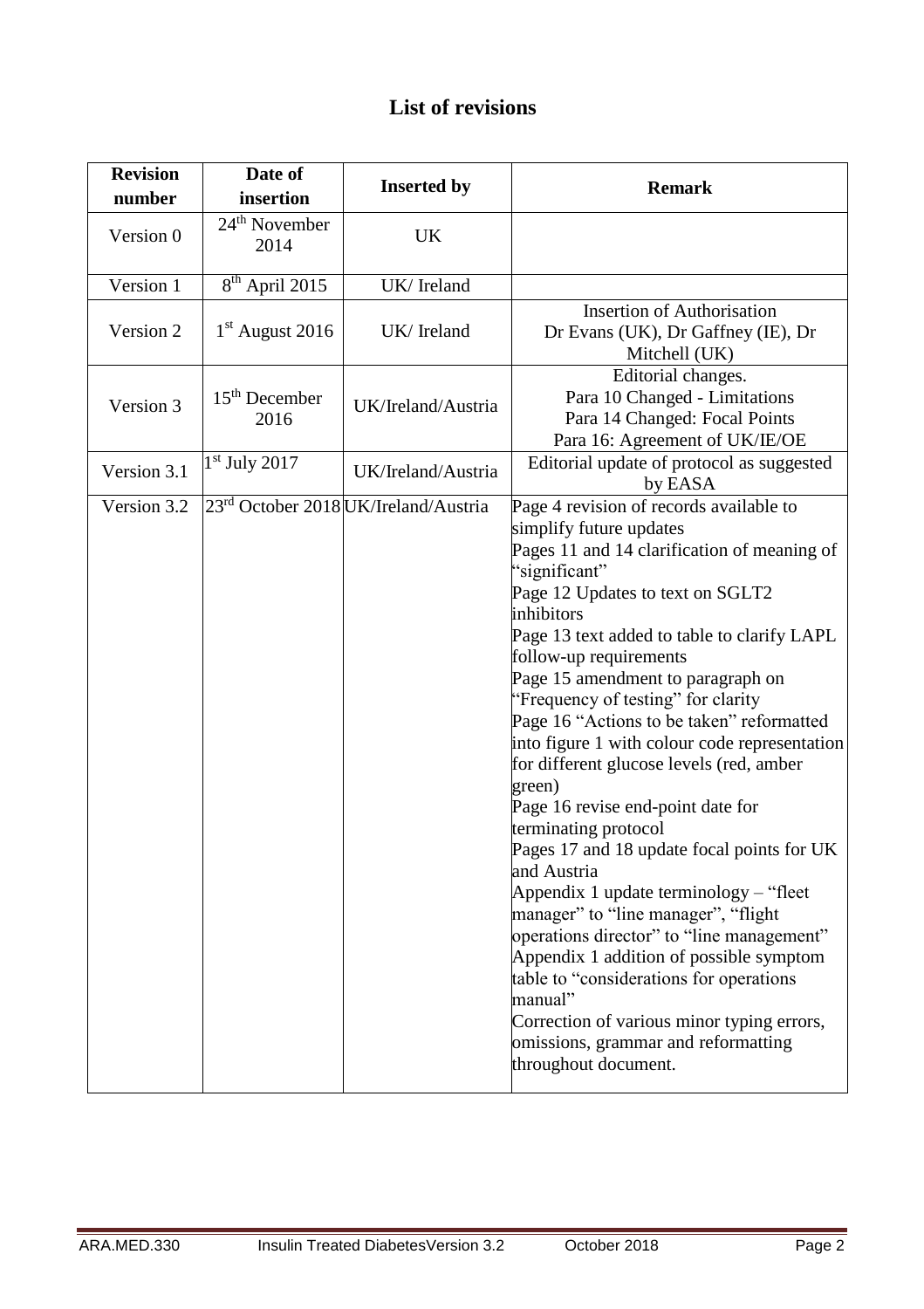# **Table of Contents**

- 1) Contents
- 2) Records Available
- 3 ) Introduction
- 4) Aims of Protocol
- 5) Participating States
- 6) Literature Review and Evaluation
- 7) Risk Assessment
- 8) Selection Criteria
- 9) Number of Participants
- 10) Certification of Cases
- 11) Limitations to be applied
- 12) Clinical Monitoring
- 13) Determination of End Points for the Protocol
- 14) Ethical principles
- 15) EASA Compliance Monitoring
- 16) Instructions to AMEs and AeMCs
- 17) Agreement
- 18) References
- 19) Appendix/ Records

Appendix Nr.1 - Information for Operators on Flight Crew with Insulin-Treated Diabetes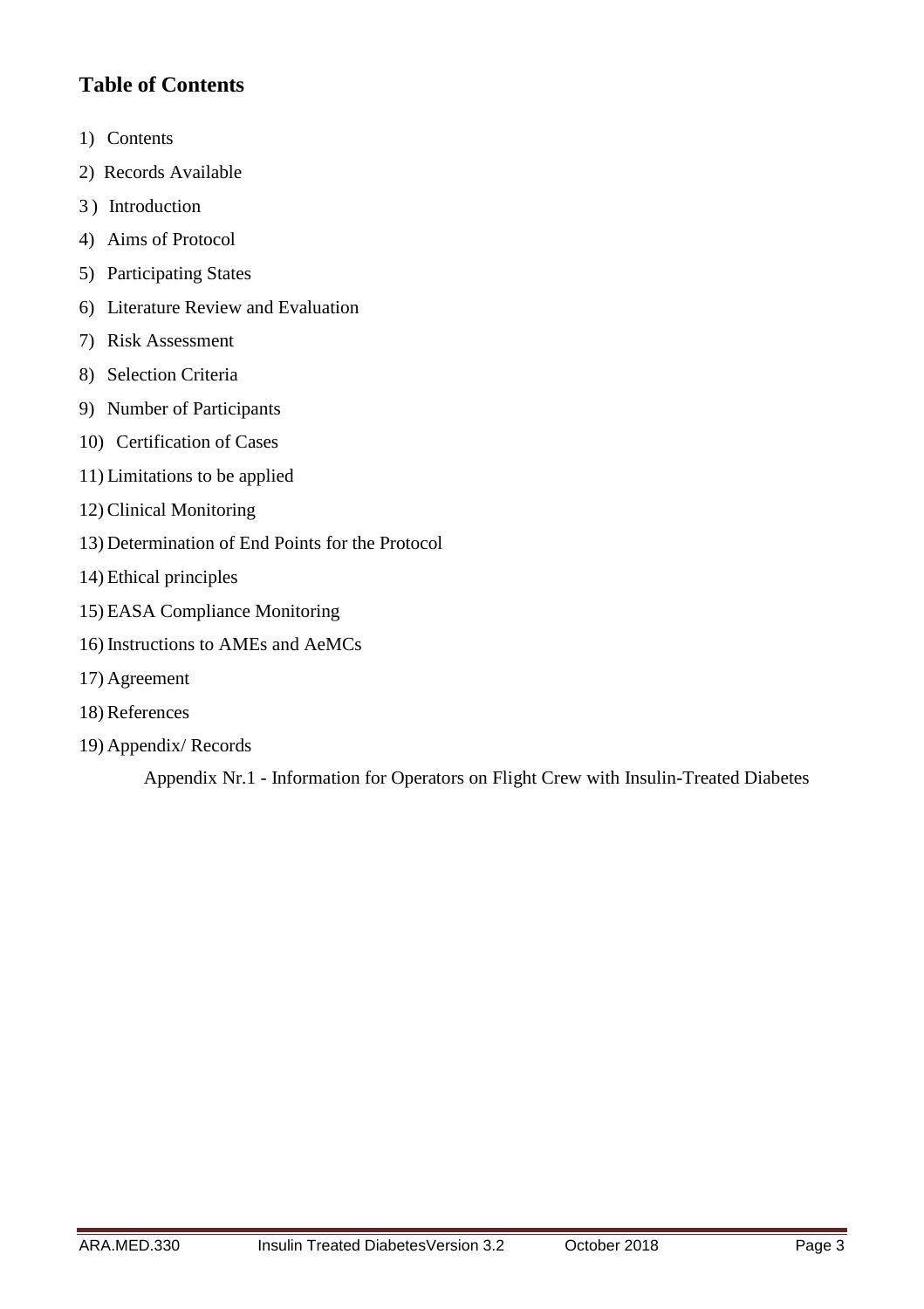### **2. Records available**

- a. IAA UK CAA Diabetes Agreement to join (18.11.2014);
- b. ARA.MED.330 Insulin Research Protocol (24.11.2014) Version 0;
- c. Information to EASA on ARA.MED.330 (05.03.2015)
- d. ARA.MED.330 Insulin Research Protocol (05.03.2015) Version 1;
- e. ARA.MED.330 Insulin Report to EASA (Sept 2015);
- f. Authorisation of Medical Assessors from Austro Control, the Irish Aviation Authority and

the United Kingdom Aviation Authority (November 2014 to present day)

- g. Signed protocol (01.08.2016) Version 2;
- h. Signed Protocol (15.09.2016) Version 3
- i. Agreement of Austro Control to join (OE) 15.9.16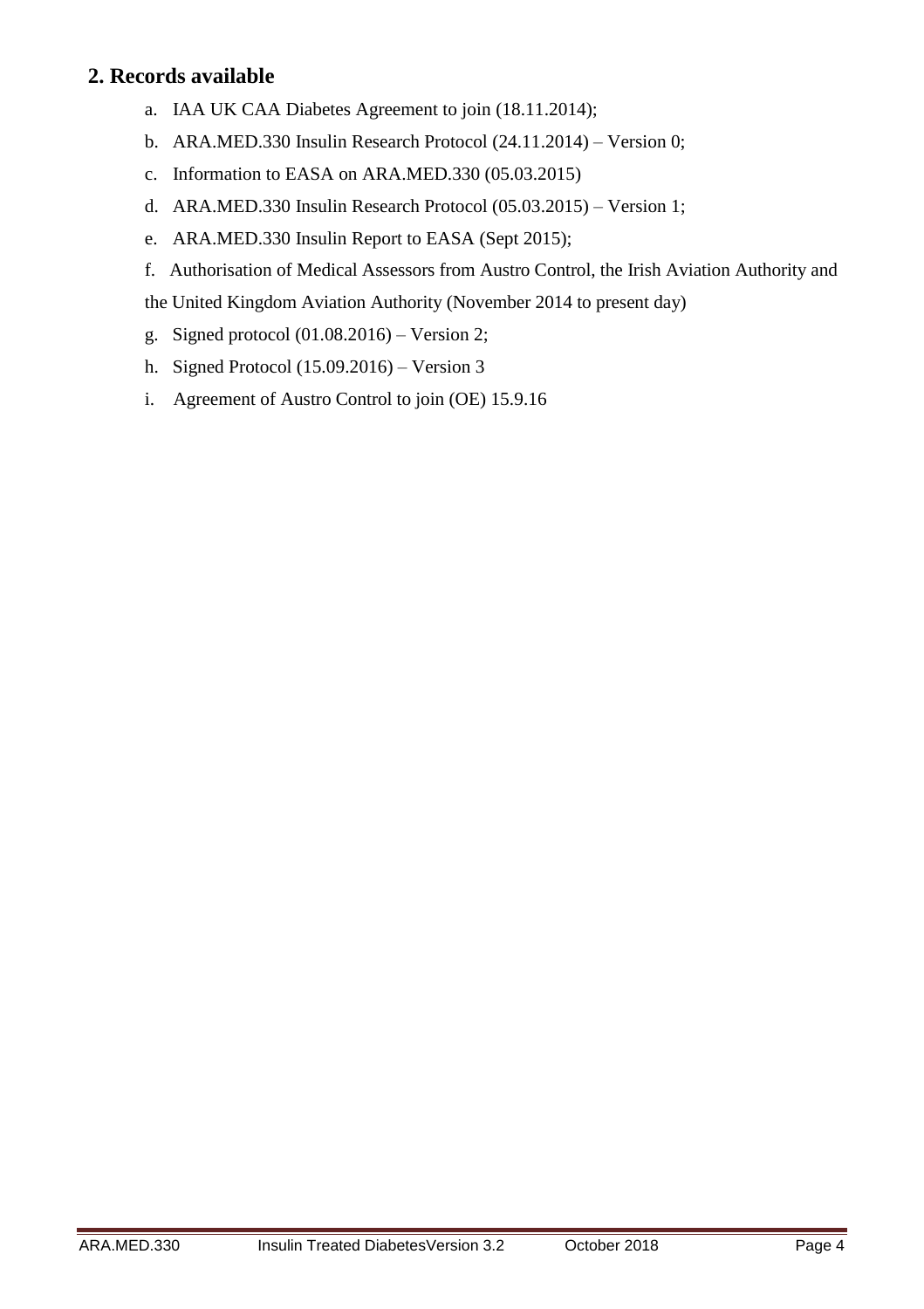# **3. Introduction (see ARA.MED.330(a))**

### Diabetes Mellitus

Diabetes mellitus is an endocrine condition where there is a failure of glucose regulation by the body. There are essentially 2 types; an 'early onset' loss of insulin-producing cells of the pancreatic gland commonly known as 'type 1' (T1DM) and a 'maturity onset' loss of insulin sensitivity and reducing insulin production commonly known as 'type 2'(T2DM). Almost all type 1 cases are treated with insulin from the outset, whereas type 2 cases start with diet and/or oral medication. Some of the oral medications have a potential (lesser) to cause hypoglycaemia and are therefore included in this medical research protocol (hereafter – protocol).

### Scope of Problem

The incidence of Diabetes mellitus is rising almost exponentially worldwide and in particular insulin is being used earlier in the treatment of T2DM despite the advances in oral medications. Type 1 and type 2 Insulin-treated pilots have been precluded from certification worldwide apart from Canada and Australia principally due to the perceived risk of incapacity in-flight. Many Class 1 and class 2 medically certificated diabetic pilots throughout Europe have lost medical certification due to the commencement of treatment with insulin. With the introduction of EU regulations in April 2012, T2DM LAPL pilots on insulin could be certified.

#### Protocol Background

Following representations, principally relating to equality issues, from a number of pilot applicants, the UK CAA commenced a project to evaluate the feasibility of certification of insulin- treated applicants, culminating with a panel of experts in 2010 and subsequently developed a certification protocol for the assessment and monitoring of a selected low-risk group of pilots to return to flying status. To facilitate the use of such a medical assessment protocol which had been developed, EASA implemented a mechanism for the evaluation of new medical technologies, medications, or procedures which was published as ARA.MED.330 'Special Medical Circumstances' in April 2015. Following collaborative discussions through 2014, the UK and

Ireland agreed to implement this protocol when the regulation came into force on 8 April 2015<sup>1</sup>. The protocol was implemented on  $8<sup>th</sup>$  April 2015<sup>3</sup>.

### **4. Aim of Protocol (ARA.MED.330(a))**

EU Implementing rule Part MED  $B.025(c)(1)$  is not otherwise met in pilots with insulin-treated diabetes as the regulation presently precludes the use of insulin in applicants for class 1 and class 2 medical certificates.

The aim (ARA.MED.330(a)) of this protocol is to certificate a selected group of applicants for class 1,2 and LAPL medical certificates and collect safety evidence for the consideration by the EASA rulemaking process for the amendment of the Implementing rules (MED.B.025 $(c)(1)$ ) and AMC in respect of the certification of pilots with insulin-treated diabetes.

This document sets out how the collaborating states will certificate and monitor the pilots in accordance with EU Aircrew Regulation 1178/2011 and AMC/GM (AMC1 ARA.MED.330 and GM1 ARA.MED.330).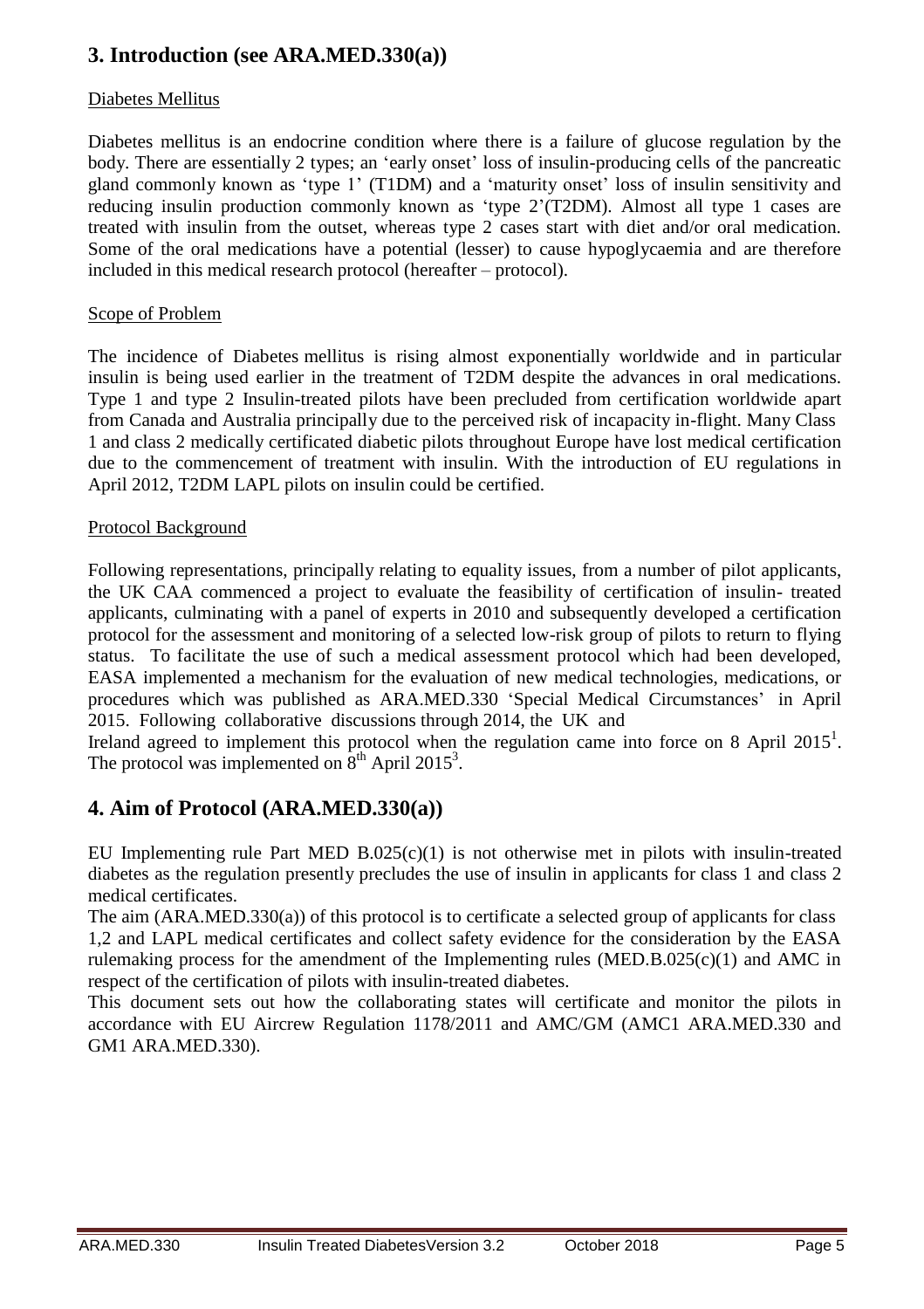# **5. Participating States (ARA.MED.330(b) and (d))**

| <b>State</b>   | <b>NAA</b>                      | <b>Date of Commencement</b> |
|----------------|---------------------------------|-----------------------------|
| United Kingdom | UK Civil Aviation Authority     | 8 April 2015                |
| Ireland        | <b>Irish Aviation Authority</b> | 8 April 2015                |
| Austria        | <b>Austro Control</b>           | 15 September 2016           |

The collaborating states undertake to follow all aspects of the medical assessment protocol in an identical manner. They undertake to have close oversight of the medical assessment of the cases and monitor the data submitted by pilots with diabetes to ensure they are exercising the privileges of their licence safely. A summary of this monitoring activity will be provided to EASA every 6 months.

The content of the medical assessment protocol and supporting guidance material will be reviewed on an annual basis by correspondence or review meeting of the participating NAAs and their Specialist Advisers. Periodic (2-3yrs) Governance meetings of the participating Authorities, Independent Medical Specialists and Pilot representatives will be convened.

When any member State joins the protocol, EASA will be notified.

# **6. Literature review and evaluation (ARA.MED.330(d)(2))**

At the inception of the protocol development there was no substantive evidence in the medical published literature regarding Commercial Pilots flying on insulin. Case reports<sup>4,5</sup> of Israeli and Canadian military pilots had been described, and reports of meetings held in 2010 in Canada for the certification of civilian Canadian pilots taking insulin were available on the Transport Canada website<sup>6</sup>. In addition, ICAO has its SARPS and Civilian Aviation Medicine Manual (Doc 8968)<sup>7</sup>, and the Australian aviation safety agency<sup>8,9</sup> had published a position paper on insulin-treated diabetes together with a protocol. The FAA also produced certification guidance<sup>10</sup> and information for pilots and AMEs.

A panel of experts was convened in 2010 to discuss the required content of a certification protocol with reference to the above literature. Diabetes experts were chosen who had national expertise in hypoglycaemia research and the implications in the transport arena (particularly road safety).

The panel comprised: Diabetes Specialists Consulted

Professor Brian Frier: Edinburgh University Hospital (retired) Professor Simon Heller University of Sheffield Professor Ken Shaw: Portsmouth University Hospital (retired): 1<sup>st</sup> CAA Specialist Adviser

### Operational / Pilot Experts consulted

Captain David McCorquodale. Head of CAA Training Standards Captain Terence Buckland, CAA Training Standards Captain Sandy Mitchell, BALPA

UK CAA Dr Stuart Mitchell Dr Ewan Hutchison

A draft certification protocol was discussed and agreed at the meeting.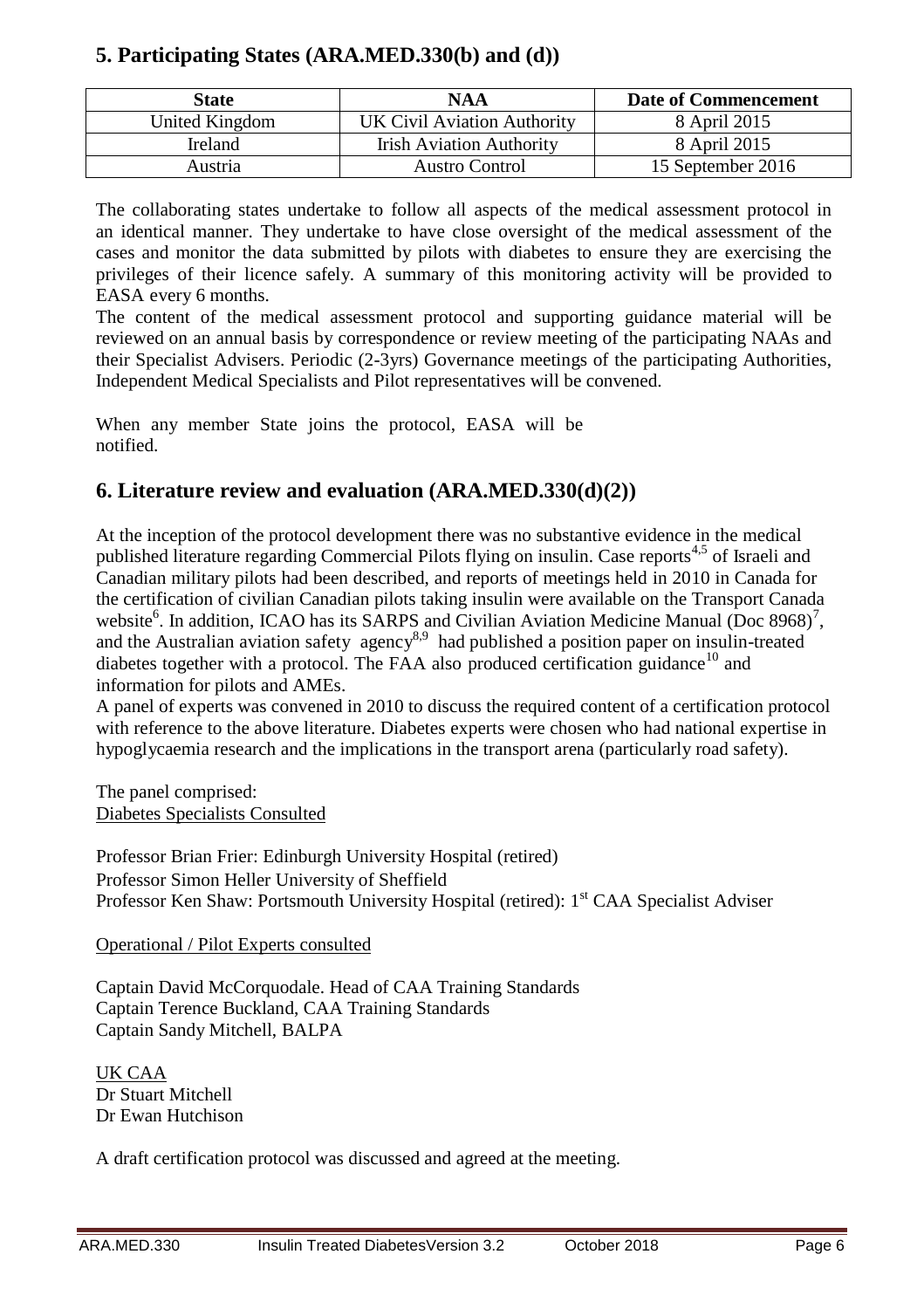### **7. Risks Assessment (ARA.MED.330(d)(1))**

There are principally two main risks to be addressed; firstly, that of potential low blood glucose levels (hypoglycaemia)) from treatment and high blood glucose levels (hyperglycaemia) from poor control, and secondly risks consequent on complications of diabetes.

### Low and high blood sugar:

Hypoglycemia (low blood sugar) potentially poses the greater threat to pilot fitness in flight.

Insulin works by facilitating the uptake of glucose from the blood into the tissues of the body (especially the brain) to be used as energy/fuel. The amount of insulin taken (or produced by the body) needs to match the dietary intake of glucose. For example, missing meals or delayed meals are the commonest cause of low blood sugar. A similar effect is seen with increased exercise, but this is not an issue likely to be experienced in flight. Although technologies are advancing, insulin dosing treatments cannot fully mimic physiological release, and therefore cannot achieve the level of control attained by the body's physiological systems.

The effects of low glucose usually begin with initial symptoms such as: sweating, tremor, hunger and light-headedness of which the individual is normally aware (hypoglycaemic awareness). If the blood sugar continues to drop below the 'normal physiological range', this can progress to irritability, impaired cognition and ultimately loss of consciousness. It is the latter symptoms that need to be avoided in flight.

Modern insulins now have a more predictable and consistent mode of action which aid patient compliance and stability. Further, modern portable blood glucose monitors (glucometers) are now much more reliable and compact so that the insulin treated pilot/patient can monitor their blood glucose as often as they need and in almost all locations and circumstances experienced in or out of the workplace. Additionally, all measurements are recorded for download and monitoring by the treating physician.

Most Insulin treated patients have awareness of when their blood glucose is dropping ("hypoglycaemic awareness") from the normal range. This allows them time to rectify the situation before their situation progresses to cognitive impairment. Pilots who do not have hypoglycaemic awareness do not meet the standard required of the medical assessment protocol and must therefore be denied medical certification. Additionally, pilots who have experienced a severe hypoglycaemic event requiring help from a third party in the previous 6 months will be denied certification.

Hyperglycaemia occurs when blood glucose levels go high due to other illness or poor compliance with treatment. It too can cause cognitive impairment. This is a rare problem in well controlled diabetic patients. It is unlikely to occur in those who undertake regular monitoring with glucometers which is part of the protocol.

The medical assessment protocol has been carefully designed with many safety measures to mitigate against the risk of both hypo and hyperglycemia. A narrow band of control is required of the pilots in flight

### Potential long-term complications:

Frequent high blood glucose in untreated or inadequately controlled diabetic patients causes harm in the long term to the small blood vessels of the following organs: the eyes, the kidneys, the nerves to the lower limbs, the heart and brain. The rate of onset and progression of harm to these organs is dependent on the level of control. The better the control, the less the harm.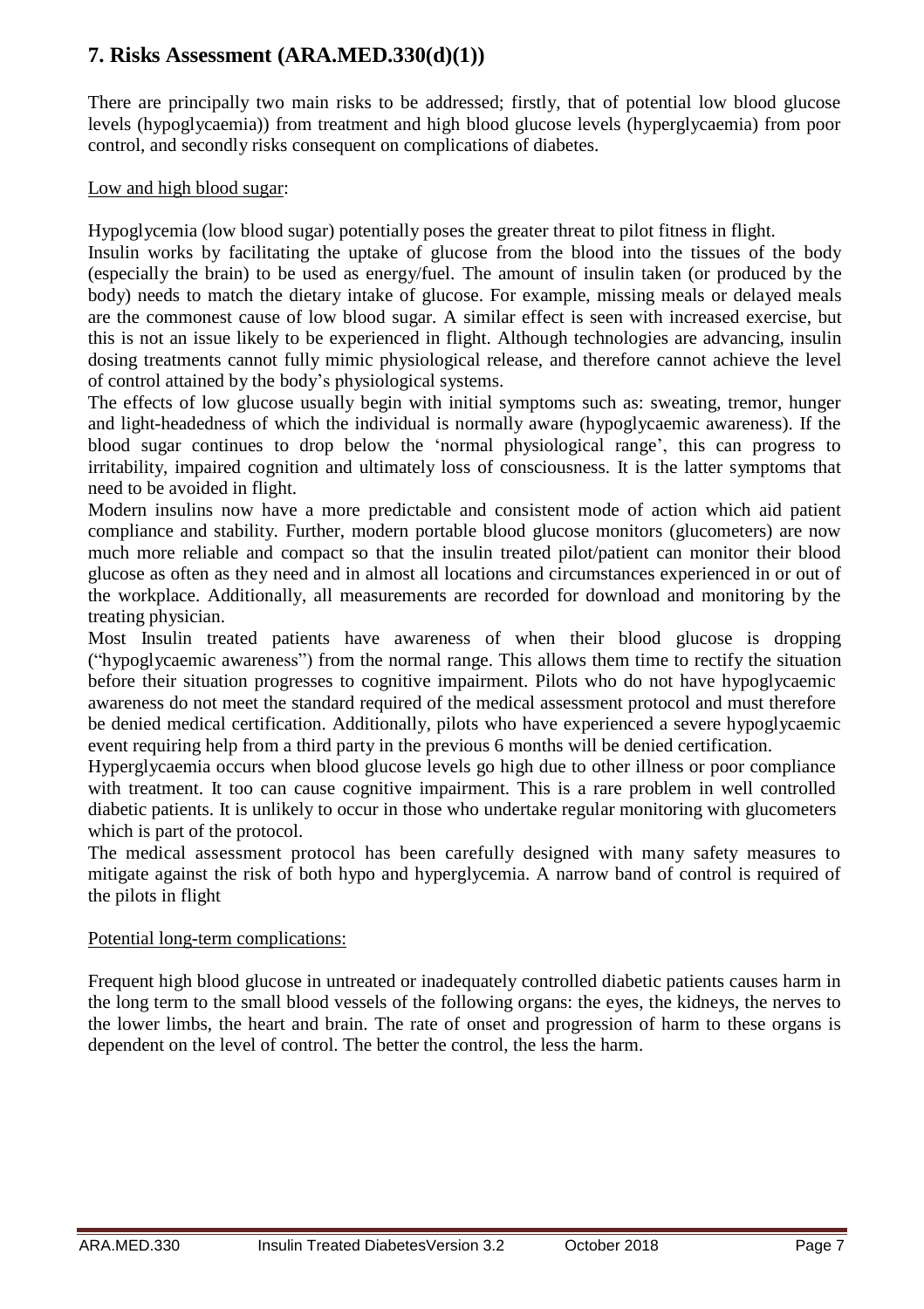Pilots need to continuously balance having excellent control of their blood glucose (in flight) with a low risk of hypoglycaemic events. The advice of the panel of experts was that maintaining very good glycaemic control will reduce the risk of long-term implications and should not be worse to the non-flying population. Participating states will be monitoring this aspect particularly closely to be able to keep the pilots advised on what current best evidence would suggest about the longterm risks.

The core safety case is that regular monitoring of blood glucose levels in flight will keep levels within a range that will prevent an adverse effect on flight crew performance or safety. There must be adherence to the protocol which states the periodicity of blood glucose testing, when additional glucose needs to be taken and details a number of supporting mitigating measures.

Risks of incapacity arising from diabetes complications are managed by pre-screening applicants for certificates and carefully monitoring all pilots to whom a medical certificate is issued.

The certificate holder shall comply with the certification protocol developed and published by the competent authorities of participating Member States. Failure to do so will result in an unfit assessment until compliance is demonstrated.

Risk assessment has been undertaken and updated by means of review of all the relevant issues by the Specialist Diabetes Panel. The discussions are summarised in the minutes of the meetings of the Panel (30/10/10, 12/4/12, 24/11/14 attached). The risk, mitigations and monitoring were translated into the certification protocol published on the CAA website. Additionally, points raised at the joint UK/EASA European Diabetes Panel meeting in February 2014 have been taken into account (attached).

The risk assessment table is shown below: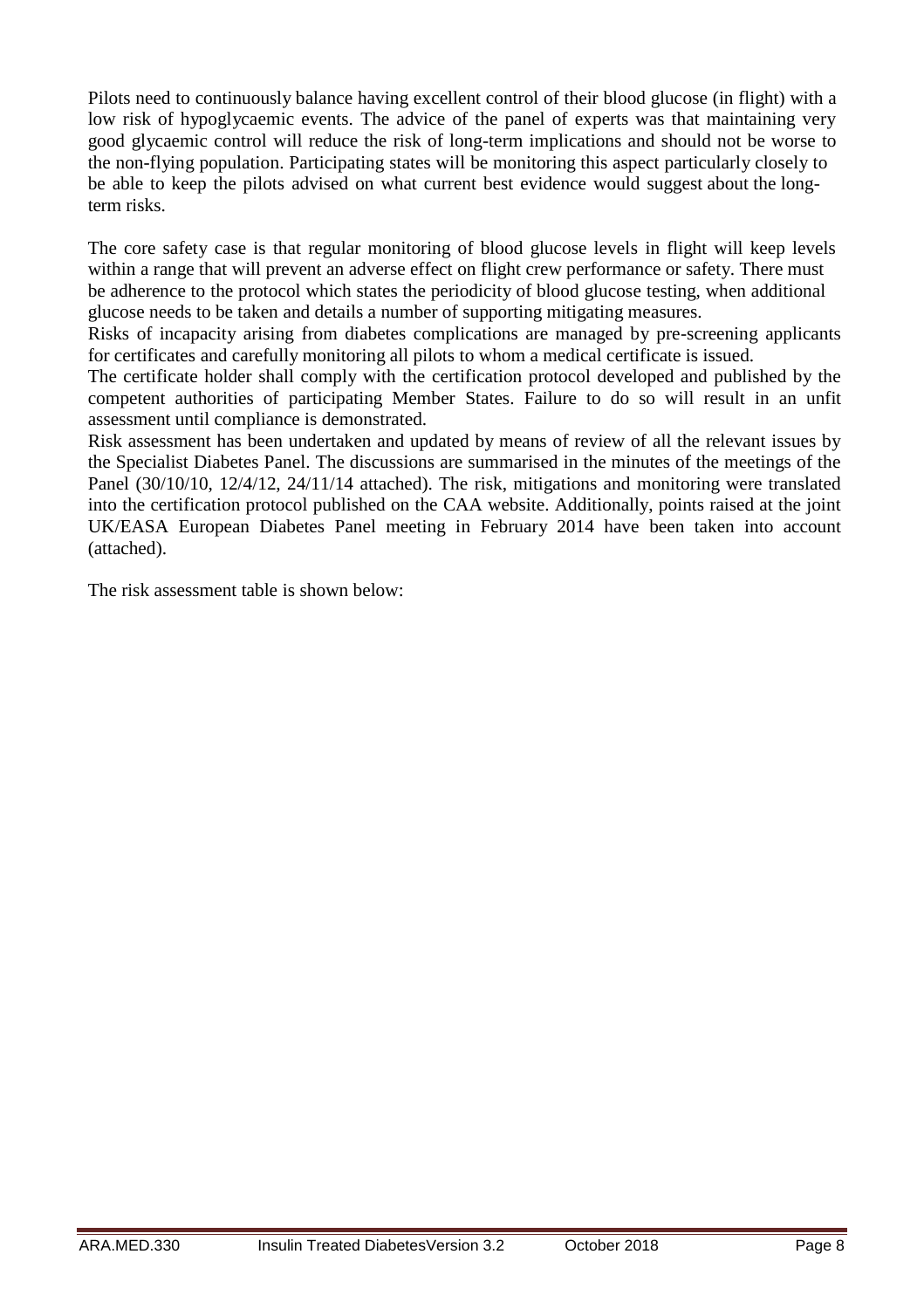| $\#$         | <b>Risk Description</b>            | <b>Mitigation</b>                                                      |  |
|--------------|------------------------------------|------------------------------------------------------------------------|--|
| $\mathbf{1}$ | <b>Risk of Overt or Subtle</b>     | • All applicants must meet the selection criteria and be               |  |
|              | incapacitation                     | assessed by the NAA specialist adviser in diabetes before              |  |
|              | Risk of Low or High certification. |                                                                        |  |
|              | <b>Blood Sugar in flight</b>       | • Only cases categorised as low risk are considered for                |  |
|              |                                    | certification (see below). Significant hypoglycaemic episodes          |  |
|              |                                    | shall entail unfitness.                                                |  |
|              |                                    | · Pilots with impaired hypoglycaemic awareness                         |  |
|              |                                    | shall be assessed as unfit                                             |  |
|              |                                    | • A medical flight test is required to demonstrate compliance          |  |
|              |                                    | the protocol and safe blood sugar testing and<br>with                  |  |
|              |                                    | management in flight.                                                  |  |
|              |                                    | · Professional certificate holders must fly in a multi-                |  |
|              |                                    | pilot environment OML).                                                |  |
|              |                                    | • Pre and in-flight blood sugar testing is mandatory; see testing      |  |
|              |                                    | requirements. The in-flight blood testing protocol includes            |  |
|              |                                    | periodicity of testing, action levels and actions to be taken          |  |
|              |                                    | o Class 1 - verification of compliance through briefing and            |  |
|              |                                    | recording of testing                                                   |  |
|              |                                    | o Requirement for procedures to be included in Ops manuals             |  |
|              |                                    | • If a due blood glucose measurement is missed for operational         |  |
|              |                                    | reasons then carbohydrate must be ingested and a re-test within        |  |
|              |                                    | 30 minutes as this will ensure that blood glucose is unlikely to       |  |
|              |                                    | fall and cause symptoms.                                               |  |
|              |                                    | • Verification by AMS/AME of compliance with testing by                |  |
|              |                                    | examining flight logs and log book                                     |  |
|              |                                    | · All cases are assessed by the independent specialists in             |  |
|              |                                    | diabetes of the collaborating states for evidence of good control      |  |
|              |                                    | that might affect flight safety. Only cases categorised as low risk    |  |
|              |                                    | are considered for continuing certification.                           |  |
|              |                                    | · Good control has to be demonstrated prior to the start of            |  |
|              |                                    | every flying day with a blood sugar reading in the acceptable          |  |
|              |                                    |                                                                        |  |
|              |                                    | range.<br>• Class 1 must comply with company incapacitation procedures |  |
|              |                                    |                                                                        |  |
|              |                                    | which should include (See Operators guidance material at               |  |
|              |                                    | appendix $1)$                                                          |  |
|              |                                    | o Briefing of other pilot                                              |  |
|              |                                    | o Mandatory reporting of crew incapacity in the same way as            |  |
|              |                                    | any incapacity                                                         |  |
|              |                                    | verification / recording of testing                                    |  |
|              |                                    |                                                                        |  |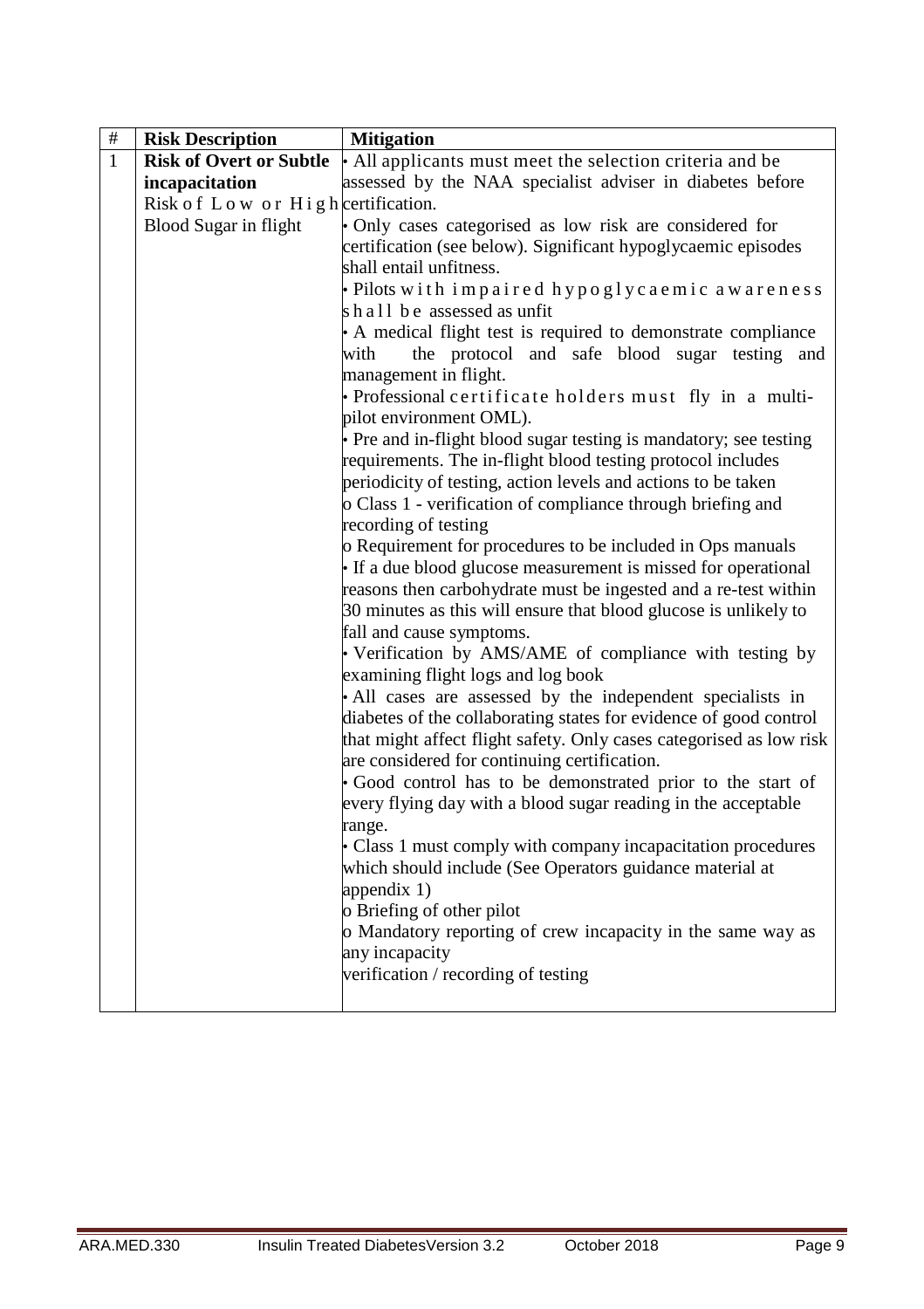| $\overline{2}$ | Return to duty after                         | Testing may be suspended during crew rest (sleep) but a test                |  |
|----------------|----------------------------------------------|-----------------------------------------------------------------------------|--|
|                | rest break (Class 1)                         | must be performed before a return to duty                                   |  |
| 3              | <b>Glucose Meter failure</b>                 | Spare testing equipment, treatment and readily absorbed                     |  |
|                |                                              | carbohydrate must be carried at all times when on duty.                     |  |
| $\overline{4}$ | <b>Continuous</b><br><b>Use</b><br><b>of</b> | Pilots who use CGMS must comply with the standard testing                   |  |
|                | <b>Monitoring</b><br><b>Glucose</b>          | protocol with fingerprick testing as CGMS is not yet                        |  |
|                | <b>Systems (CGMS)</b>                        | sufficiently accurate. However, CGMS can be used as useful                  |  |
|                |                                              | additional monitoring both inflight and to contribute to good               |  |
|                |                                              | diabetes management                                                         |  |
| 5              | <b>Body Fluid</b>                            | Pilots should have safe systems for disposal of any test strips or          |  |
|                | Contamination                                | other materials                                                             |  |
| 6              | 'Sensitivities' of other                     | The other pilot should be briefed about the testing regime                  |  |
|                | pilots and crew                              | required for the flight and may elect not to observe the test               |  |
|                |                                              | itself but should confirm the BG reading                                    |  |
| $\overline{7}$ | <b>Risk of the</b>                           | • Professional certificate holders must fly in a multi-pilot                |  |
|                | <b>Medical Complications</b>                 | environment OML.                                                            |  |
|                | <b>Diabetes</b><br>to<br>due                 | All cases are assessed by the independent specialists in                    |  |
|                | manifesting in flight                        | diabetes of the collaborating states prior to medical                       |  |
|                | Cardiovascular                               | certification and regularly thereafter for evidence of good                 |  |
|                | Ophthalmological                             | control and freedom from complications that might affect                    |  |
|                | Renal                                        | flight safety. Only cases categorised as low risk are                       |  |
|                | Sensori-neural                               | considered for certification.                                               |  |
|                |                                              | Systematic clinical review and follow-up - see table of                     |  |
|                |                                              | Medical Surveillance Requirements.                                          |  |
|                |                                              | Well educated, motivated and supervised individuals with                    |  |
|                |                                              | awareness can control their diabetes to<br>hypoglycaemic                    |  |
|                |                                              | maintain their blood sugar to within an acceptable range with a             |  |
|                |                                              | low risk of a severe hypoglycaemia which might cause reduced                |  |
|                |                                              | performance or incapacity.                                                  |  |
| 8              | Changes to medication                        | Periods of unfitness are specified in the clinical follow-up                |  |
| 9              | or dosing regime                             | guidance to allow re-stabilisation of diabetic control                      |  |
|                | <b>Use of Insulin Pumps</b>                  | Pilots who use insulin pump delivery systems should submit                  |  |
|                | Pump failure                                 | details of their 'back-up' non-pump regimen in the event of<br>pump failure |  |
| 10             | <b>Use of Insulin Pumps</b>                  | Tubing should be checked for bubbles prior to ascent to                     |  |
|                | Rapid                                        | altitude and any bubbles should be tapped out.                              |  |
|                | decompression<br>(gas                        | In the event of a rapid decompression at high altitude the                  |  |
|                | expansion 'purges' some                      | insulin pump should be switched off immediately and 15g                     |  |
|                | insulin                                      | carbohydrate ingested as soon as possible (certainly                        |  |
|                |                                              | within 15 minutes of the decompression.) More frequent                      |  |
|                |                                              | blood glucose testing should be carried out thereafter.                     |  |
|                |                                              | The insulin pump may be restarted after landing or when blood               |  |
|                |                                              | glucose levels and stability of glycaemic control can be                    |  |
|                |                                              | verified. A similar procedure should be followed for other                  |  |
|                |                                              | emergency situations.                                                       |  |
| 11             | Non-compliance                               | • Failure to provide reports as require will entail unfitness.              |  |
|                | With<br>follow-up                            | Blood glucose compliance and correlation with flight logs                   |  |
|                | Incomplete<br><b>or</b><br>suspect           | are checked at the independent specialist appointment                       |  |
|                | data                                         | All glucose meters should have a memory that is accessible for              |  |
|                |                                              | data review                                                                 |  |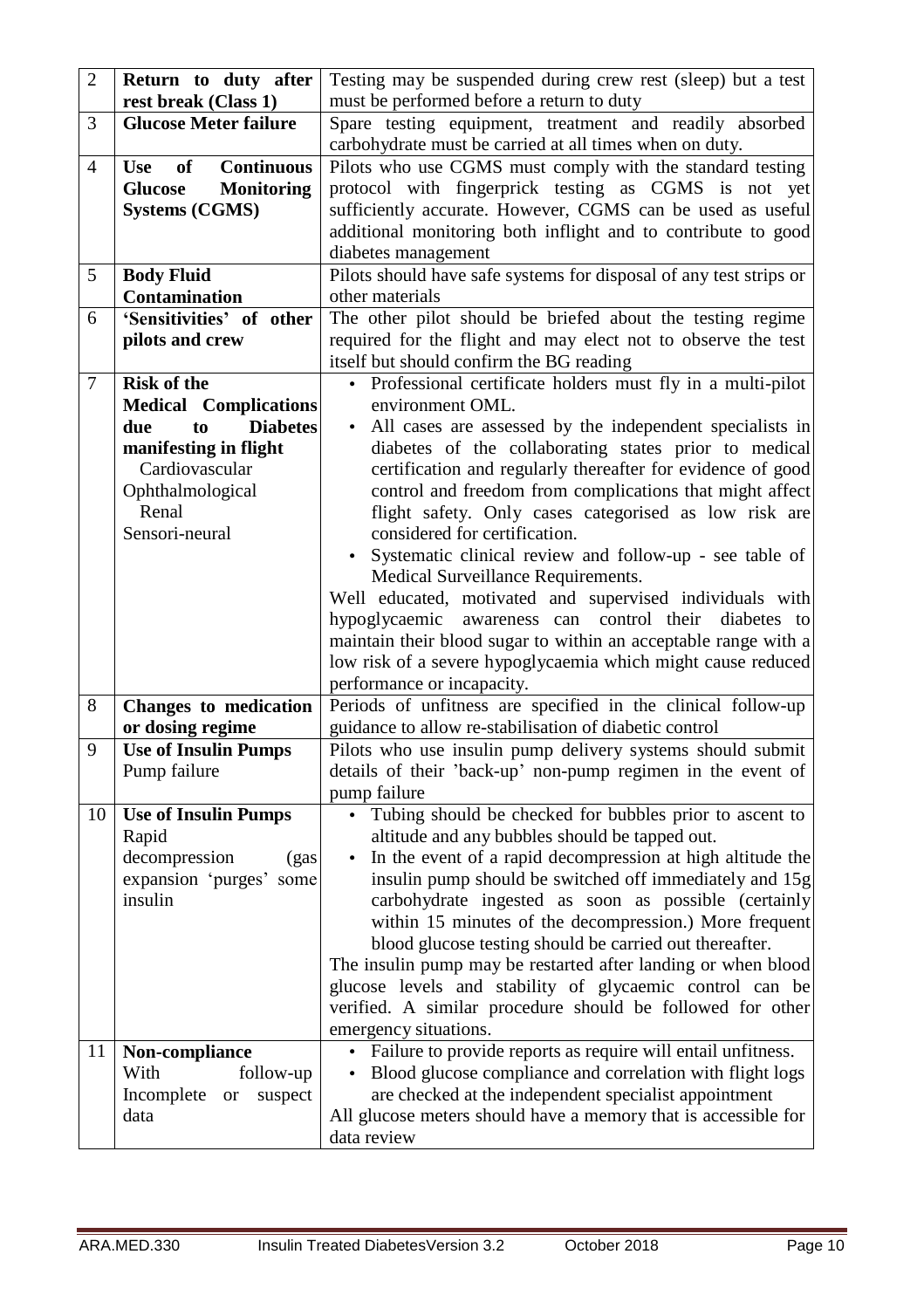### **8. Selection criteria (see ARA.MED.330(d)(3))**

The criteria for inclusion in the protocol are set out below:

1) Applicant for a Class 1, 2 or LAPL medical certificate with insulin treated diabetes or diabetes treated with medication that could potentially cause hypoglycaemia

2) Acceptable report(s) from own local consultant diabetologist (See specification for diabetes reports)

2) Stable HbA1c levels

3) Satisfactory Cardiology review, including exercise test

4) Review by independent specialist diabetes adviser of the Licensing Authority to include symptoms, clinical reports, review of data logging of blood sugars. An opinion on the control of diabetes, and likely risk to flight safety (anything other than low is not satisfactory).

5) Episodes of significant hypoglycaemia (including but not limited to severe hypoglycaemia requiring the assistance of another person) shall entail unfitness.

6) Pilots with impaired hypoglycaemic awareness shall be assessed as unfit

All decision regarding fitness for certifications shall be taken by a medical assessor or the licensing authority and communicated to the AME or AeMC.

### **9. Number of Participants (ARA.MED.330 (b))**

- At the inception of the protocol, the number of potential applicants with diabetes treated with insulin was not known. It is therefore difficult to estimate numbers of participants. The present estimate is that it is unlikely to exceed 200 applicants of all classes. As at April 2016, therefore, the collaborating states have agreed to apply this protocol for a period of 5 years, i.e. until 31<sup>st</sup> March 2020.
- The number of applicants and participants will be monitored, and the data provided to EASA as part of the monitoring procedures (see below).

### **10. Certification of Cases (ARA.MED.330 (c))**

- All medical certificates issued to pilots on insulin are overseen directly by the authorities of the collaborating states.
- All pilots are supervised by independent Consultant Specialists in diabetes nominated by the participating NAAs. When the independent specialist report is received by the Medical Assessor. He/she decides on the continuing validity of the medical certificate
- Medical certificates are only issued in accordance with the specific instruction of the competent authority.
- The first medical certificate under this protocol shall be issued by the competent authority. Thereafter AMEs or AeMCs may revalidate or renew certificates following consultation with the competent Authority. For this purpose a **SIC** limitation is applied to the medical certificate.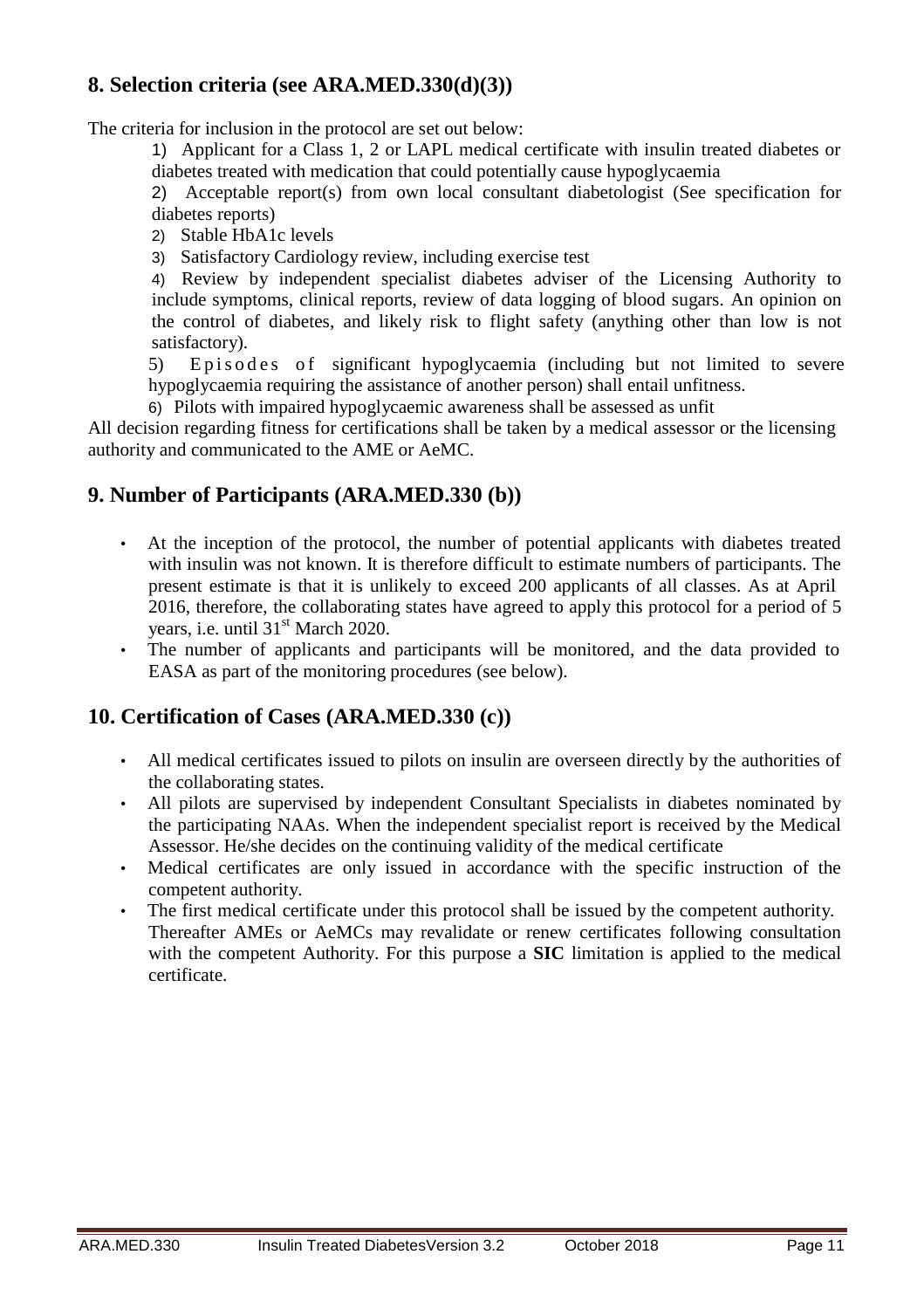### **11. Limitations to be endorsed on the medical certificate (ARA.MED.330(d)(4) and (f))**

All medical certificates issued under ARA.MED.330 will be restricted to flights in aircraft registered in participating State that issued the medical certificate (ARA.MED.330(f)). This will be endorsed on the medical certificate as an SSL.

If their employment changes, participating pilots may only transfer their State of Licence Issue between States participating in the protocol.

The operational limitations and requirement for AMEs to contact the Authority prior to certificate issue (SIC) are specified below.

| <b>Type of Diabetes</b>    | Limitations to be applied to the Medical Certificate                      |  |  |
|----------------------------|---------------------------------------------------------------------------|--|--|
| <b>Treatment</b>           |                                                                           |  |  |
| <b>Insulin</b> (all types) | Class 1:                                                                  |  |  |
|                            | OML Operational multi-pilot limitation (OML — Class 1 only)               |  |  |
|                            | SIC Specific regular medical examination(s) - contact licensing authority |  |  |
|                            | SSL special restriction as specified                                      |  |  |
|                            | Limited to Flights In Aircraft Registered in UK, Ireland and Austria      |  |  |
|                            | Class 2 and LAPL:                                                         |  |  |
|                            | OSL* Operational Safety Pilot Limitation (OSL — Class 2 and               |  |  |
|                            | LAPL privileges)                                                          |  |  |
|                            | SIC Specific regular medical examination(s) - contact licensing authority |  |  |
|                            | SSL special restriction as specified                                      |  |  |
|                            | Limited to Flights In Aircraft Registered in UK, Ireland and Austria      |  |  |
| <b>Sulphonylureas</b>      | Class 1:                                                                  |  |  |
| <b>Glinides SGLT2</b>      | OML Operational multi-pilot limitation (OML — Class 1 only)               |  |  |
| inhibitors**               | SIC Specific regular medical examination(s) - contact licensing authority |  |  |
| (and any combination       | SSL special restriction as specified                                      |  |  |
| therapy that includes      | Limited to Flights In Aircraft Registered in UK, Ireland and Austria      |  |  |
| sulphonylureas or          |                                                                           |  |  |
| glinides)                  | Class 2 and LAPL:                                                         |  |  |
|                            | OSL* Operational Safety Pilot Limitation (OSL — Class 2 and LAPL          |  |  |
|                            | privileges)                                                               |  |  |
|                            | SIC Specific regular medical examination(s) - contact licensing authority |  |  |
|                            | SSL special restriction as specified                                      |  |  |
|                            | Limited to Flights In Aircraft Registered in UK, Ireland and Austria      |  |  |
|                            | <b>Or</b>                                                                 |  |  |
|                            | LAPL see AMC to MED.B.095:                                                |  |  |
|                            | <b>OSL</b>                                                                |  |  |

\* Unrestricted certification may be possible where a medical flight test (MFT) with a CFI or CAA FI(E) demonstrates that testing does not interfere with safe operations (see MFT form)

\*\* SGLT2 inhibitors are only to be accepted for Class 1, 2 or LAPL certification on a case by case basis after risk assessment.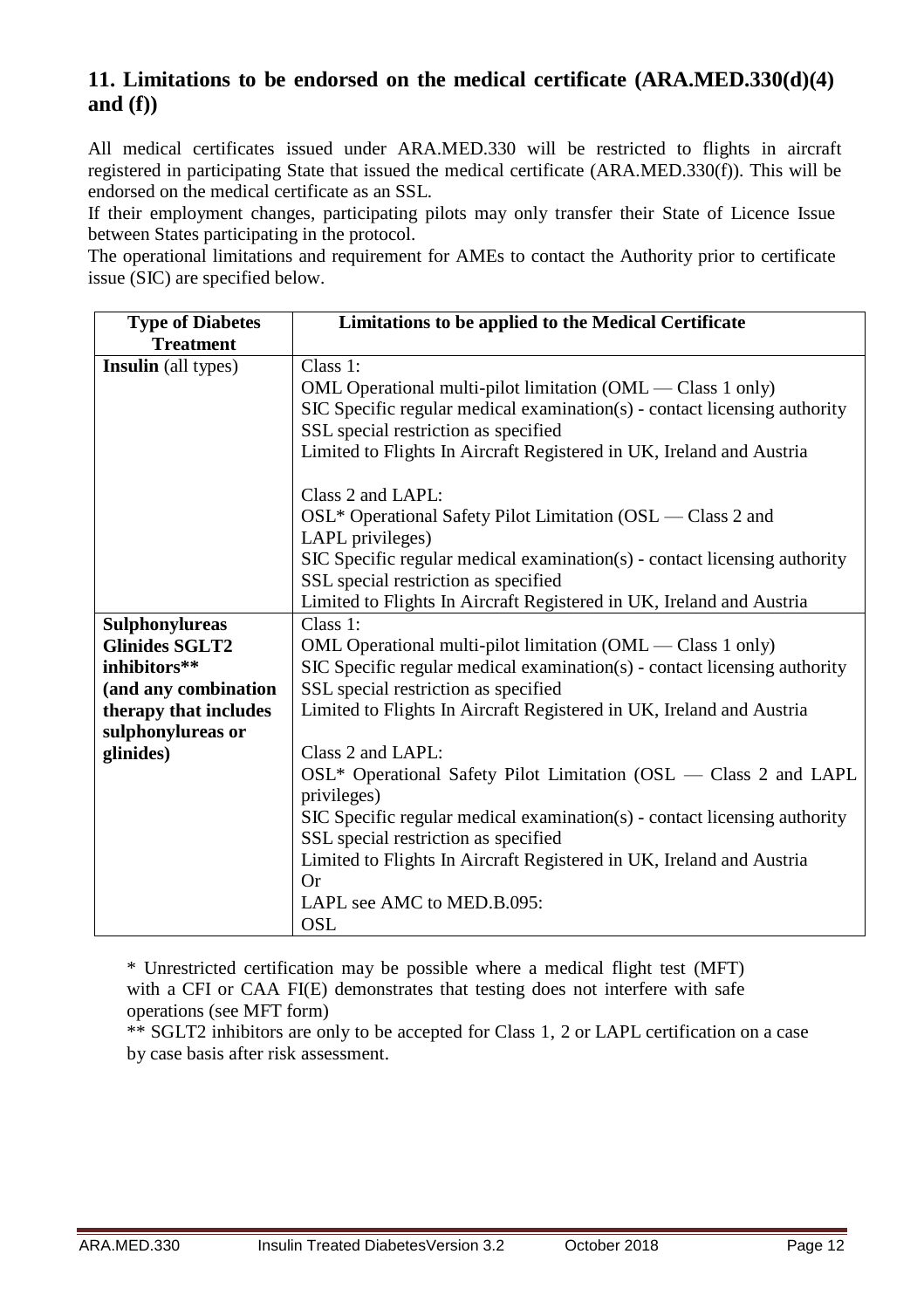# **12. Clinical Monitoring Requirements (ARA.MED.330(d)(5))**

The clinical monitoring requirements are set out in the table below

|                                                                                                                                                                                                                                                                                                                                                                          | <b>Class 1</b>                                                                 | Class 2                                                                                                                                                 | <b>LAPL</b>                                                                                                                                                                                                 |
|--------------------------------------------------------------------------------------------------------------------------------------------------------------------------------------------------------------------------------------------------------------------------------------------------------------------------------------------------------------------------|--------------------------------------------------------------------------------|---------------------------------------------------------------------------------------------------------------------------------------------------------|-------------------------------------------------------------------------------------------------------------------------------------------------------------------------------------------------------------|
| <b>Review with Licensing</b><br><b>Authority Specialist Adviser in</b><br>Diabetes to include -<br>symptoms, clinical reports,<br>review of data logging of<br>operational blood sugars and<br>review of flying/duty log opinion<br>on control and flight safety risk                                                                                                    | 6-monthly                                                                      | Annual                                                                                                                                                  | Initial assessment only                                                                                                                                                                                     |
| <b>HbA1c</b> frequency                                                                                                                                                                                                                                                                                                                                                   | Three<br>monthly for 2<br>years then<br>Six monthly<br>thereafter if<br>stable | Six monthly                                                                                                                                             | Six monthly                                                                                                                                                                                                 |
| <b>Report(s) from applicant's own</b> Six monthly<br>local consultant diabetologist<br>(See specification for diabetes<br>reports)                                                                                                                                                                                                                                       | alternating with<br>review by CAA                                              | Annual alternating with<br>review by CAA                                                                                                                | Annual Review by AME<br>pilot should ensure that<br>a copy of the reports are<br>also provided to the<br>medical assessor for<br>protocol data collection<br>purposes<br>(Reports may be from<br>GP Clinic) |
| <b>Cardiology Review</b><br>A cardiology review, including<br>exercise test, may be required at<br>any time on clinical indication.<br>Pilots with persistent<br>microalbuminuria or<br>hypertension who hold a Class 1<br>medical certificate require annual<br>cardiology review, to include<br>exercise testing, if cardiovascular<br>risk exceeds 20% in next 10yrs. | At initial<br>assessment<br>5-yearly under<br>40. Annual over<br>40.           | At initial assessment 5-<br>yearly under 40. Annual 3 yearly over 40. If<br>over 40. If omitted,<br>requires OSL/OPL and<br><b>ECG</b> at every medical | At initial assessment<br>omitted, requires<br>OSL/OPL and ECG at<br>every medical                                                                                                                           |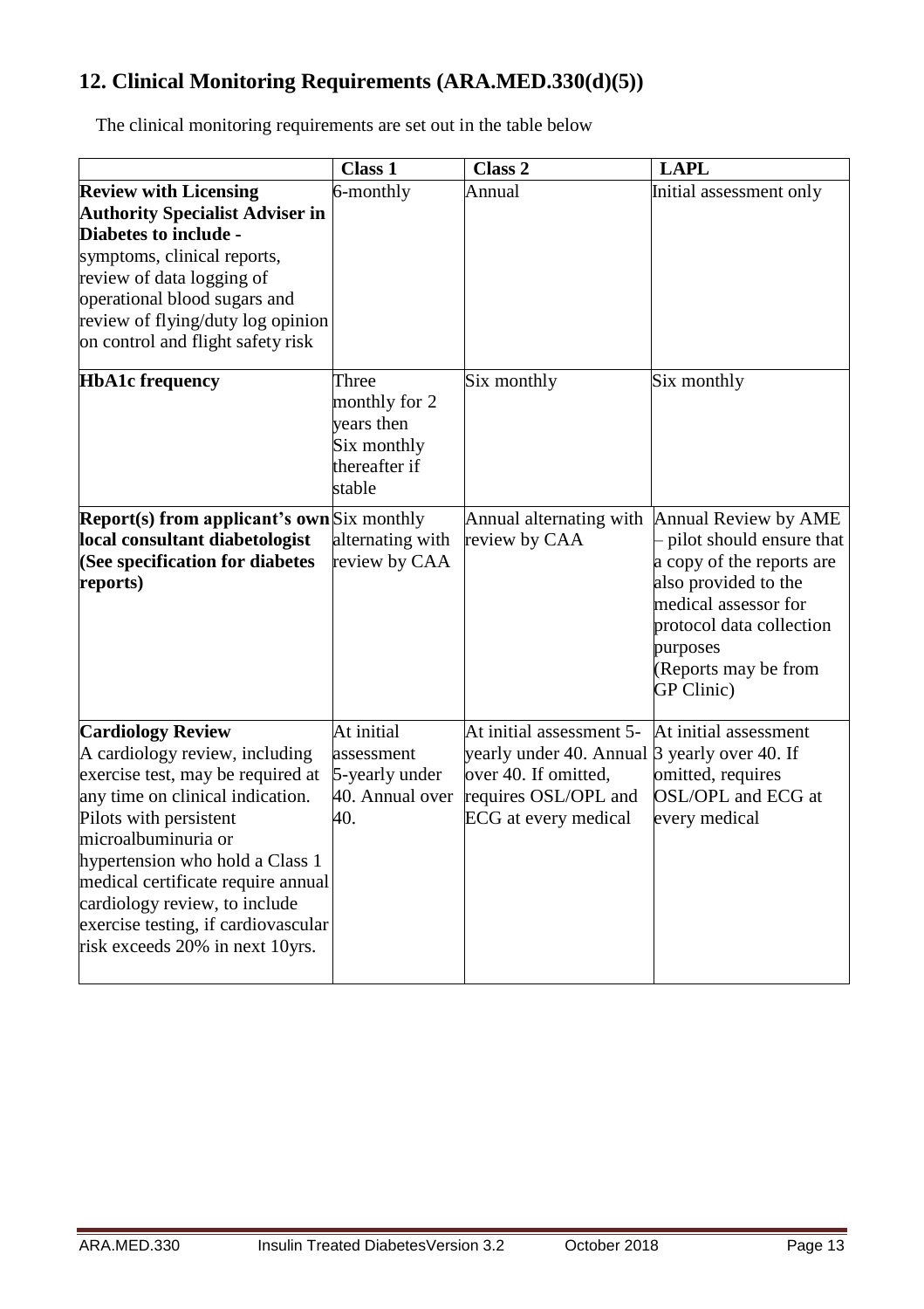Pilots must seek the advice of their AME or Licensing Authority in the following circumstances.

- **Episodes of significant hypoglycaemia must be reported.** Such occurrences (including but not limited to severe hypoglycaemia requiring the assistance of another person) will normally entail an unfit assessment. Specialist review will be required before consideration of any resumption of flying/duties.
- **Medication type change** (e.g. tablets to insulin) While making the change, pilots will be made unfit for a minimum 2 months. Class 1 and 2 pilots must be reviewed before a return to flying. Otherwise (for LAPL) a medical report of stability/symptoms/satisfactory BGMs is required before return to flying
- **Change of insulin regimen** (including new use of pump) While making the change, pilots will be made unfit for a minimum 1 month. Those under continuing Licensing Authority clinic surveillance must be reviewed before a return to flying/controlling. Otherwise a medical report of stability/symptoms/satisfactory BGMs is required before return to flying
- **Change of non-hypoglycaemic medication type or dose:** Normally a 2 week period of unfitness will suffice. Stability should be reviewed/confirmed by GP or AME.
- **Development of any retinopathy** requires CAA ophthalmological or other specialist assessment and is likely to result in further restriction or unfitness if there is any field loss or reduction in visual acuity.
- **Development of significant nephropathy** is associated with increased cardiovascular risk and is likely to entail unfitness until assessed by a cardiologist and nephrologist.
- **Non-declaration** of symptoms, medical history or provision of incomplete testing records/flying logbook is likely to entail unfitness.

### **In-flight Blood Testing Requirements**

Planning

• Pilots should ensure that blood glucose testing is pre-planned at the same time as pre-flight planning and it is considered good practice to set up alerts/alarms for testing as per the relevant schedule.

### Briefing

- All commercial pilots should brief the other operating pilot(s) fully prior to the flight.
- The brief should include the nature of their diabetes, their testing regime, the timing and method of blood glucose testing, actions to ensure the blood glucose remains in the acceptable range, medication that will be or may be required during the flight, possible symptoms of high or low blood glucose and actions to be taken in the event of incapacitation, according to the Operator's Standard Operating Procedures.
- The above is also recommended good practice for private flying.

### Logging of results

- Commercial pilots should ensure the other operating pilot cross checks their test result and should always say the reading aloud so that it is recorded on the voice flight recorder.
- All pilots should annotate the results of testing in their log book or other verifiable means (see example record sheet below) for easy reference.
- Pilots who have to take action for a high or low reading should always make an entry in their log book.
- The test meter memory will be periodically reviewed by an AME or the Licensing Authority against the flying log to ensure protocol compliance. Failure to demonstrate compliance with the schedule of testing is likely to result in suspension of the medical certificate.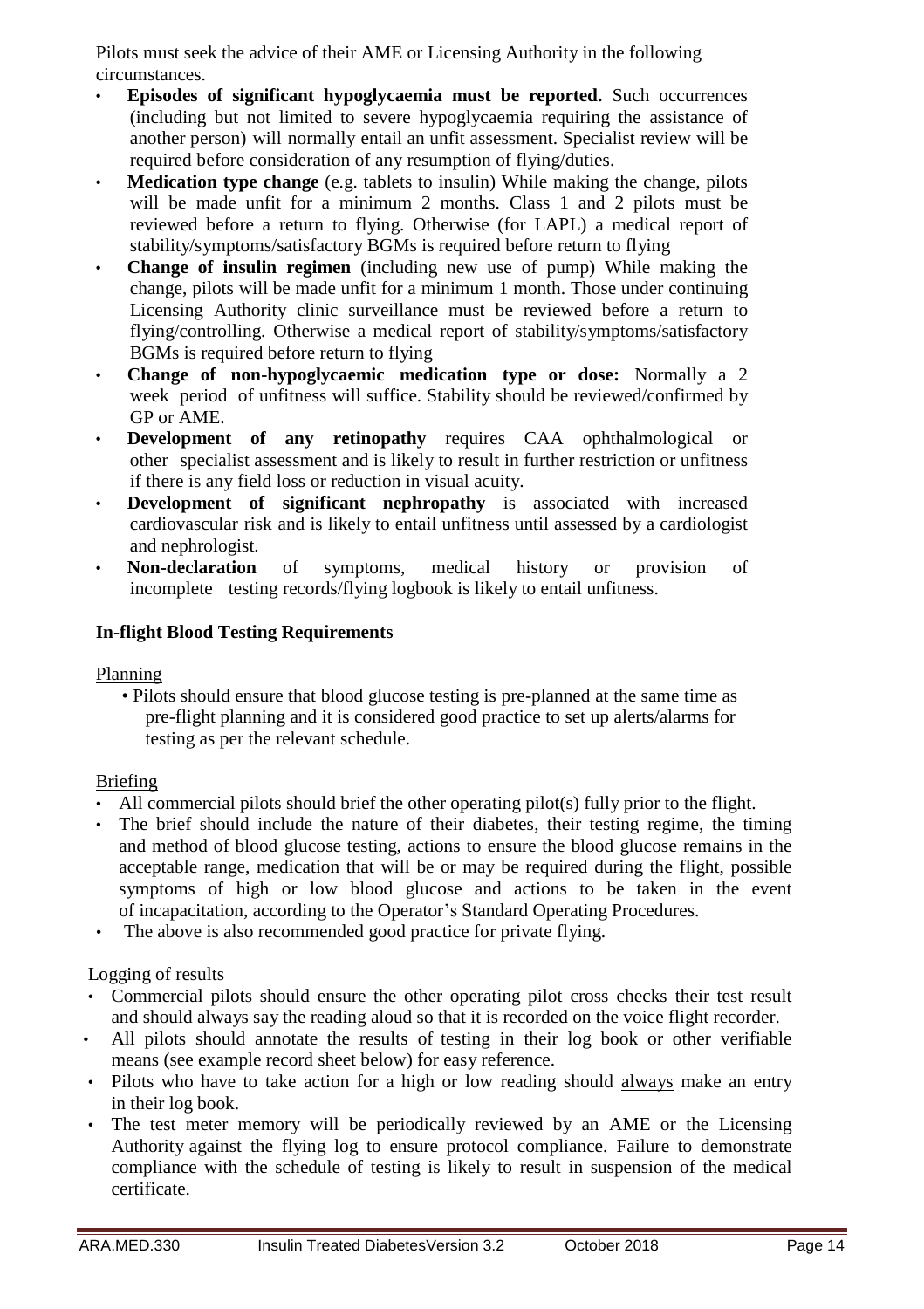### Method.

Testing must be performed using an ISO 9000 certified device. A spare device must be carried. Pilots should always adhere to the fail- safe position which is to always take glucose if unable to test.

### Frequency of testing

- At least 1 hour before reporting for flight or at least 2hrs before commencing flight. (This allows good control to be confirmed or notification to company of unfitness)
- Within 30 minutes before take-off and flying duties should not continue if testing shows a glucose level outside of the green ("no action") range (see Fig 1. below) until the appropriate priority or corrective actions have been taken and glucose level has returned to the green range.
- At least every hour whilst flying (2 hours if treatment not insulin). Professional Pilots who are taking formal rest and not seated at the controls may suspend testing but must restart testing prior to resuming flying.
- Within 30 minutes of anticipated landing time. (If the approach/landing is delayed repeat blood testing is required)
- At any time if any diabetic symptoms are experienced

Commercial pilots should ensure their co-pilot cross checks their test result and should always say the reading aloud so that it is recorded on the voice flight recorder.

Anonymised summary data (including HbA1c) will be collated and used to provide reports to EASA and/or published for the reference of others in medical journals.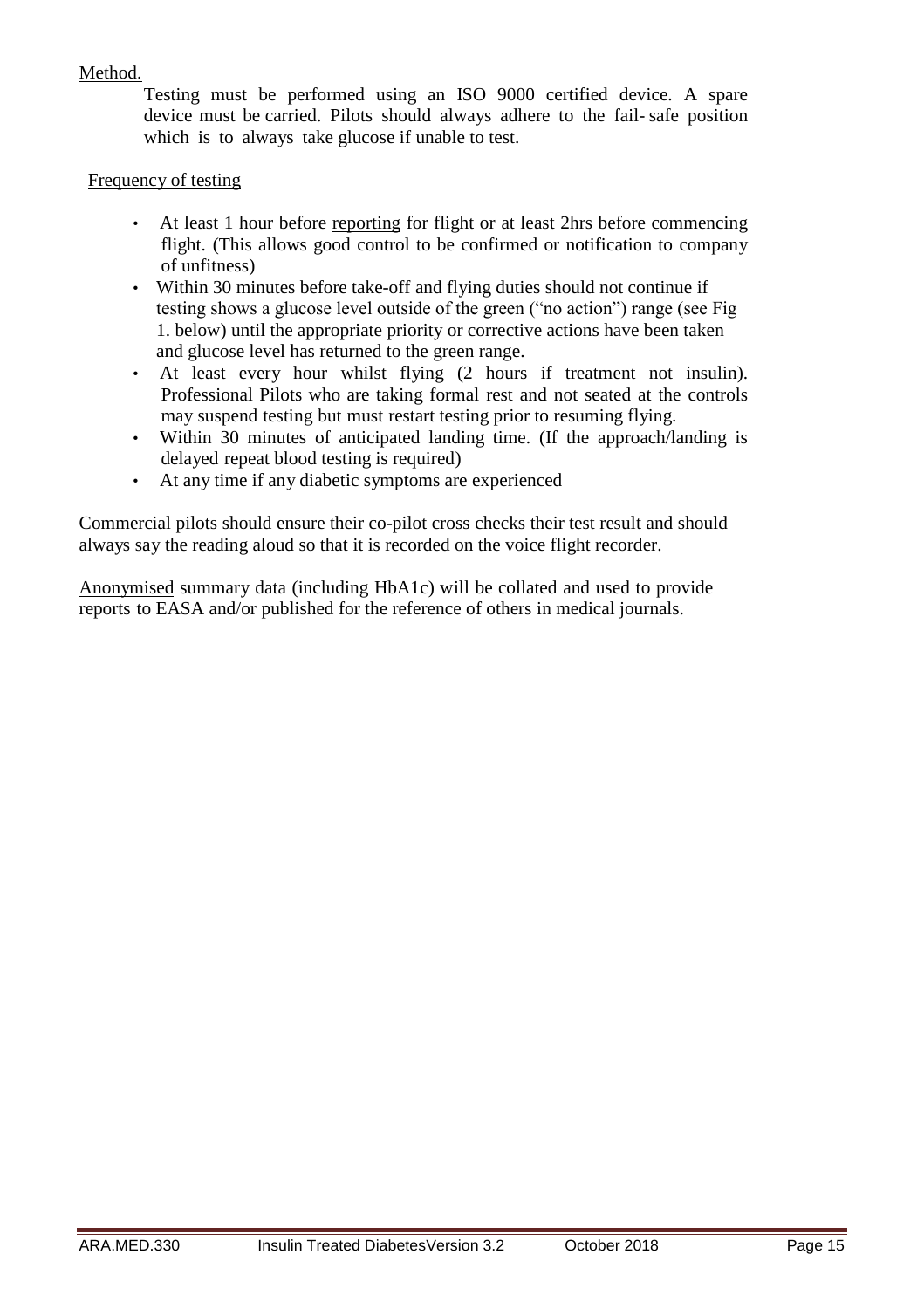

Fig 1. Action to be taken

# **13. Determination of end points for terminating the protocol. ARA.MED.330(d)(6))**

- The end-point of the protocol will be when sufficient evidence for the consideration by the EASA rulemaking process for the amendment of the Implementing rules  $(MED.B.025(c)(1)$  and AMC in respect of the certification of pilots with insulin-treated diabetes, or 10 years (i.e. until  $31<sup>st</sup>$  March 2025) whichever is the sooner.
- The protocol will be reviewed at periodic meetings of the Expert Diabetes Panel at approximately bi-annually.
- If an adverse safety event related to the protocol in an individual should occur that raises concern with the protocol, all medical certificates will be suspended pending discussion at the Diabetes Panel and EASA will be informed
- If there is adverse clinical evidence suggesting that the protocol is adversely affecting the health of the pilots, all medical certificates will be suspended pending discussion at the Diabetes Panel and EASA will be informed.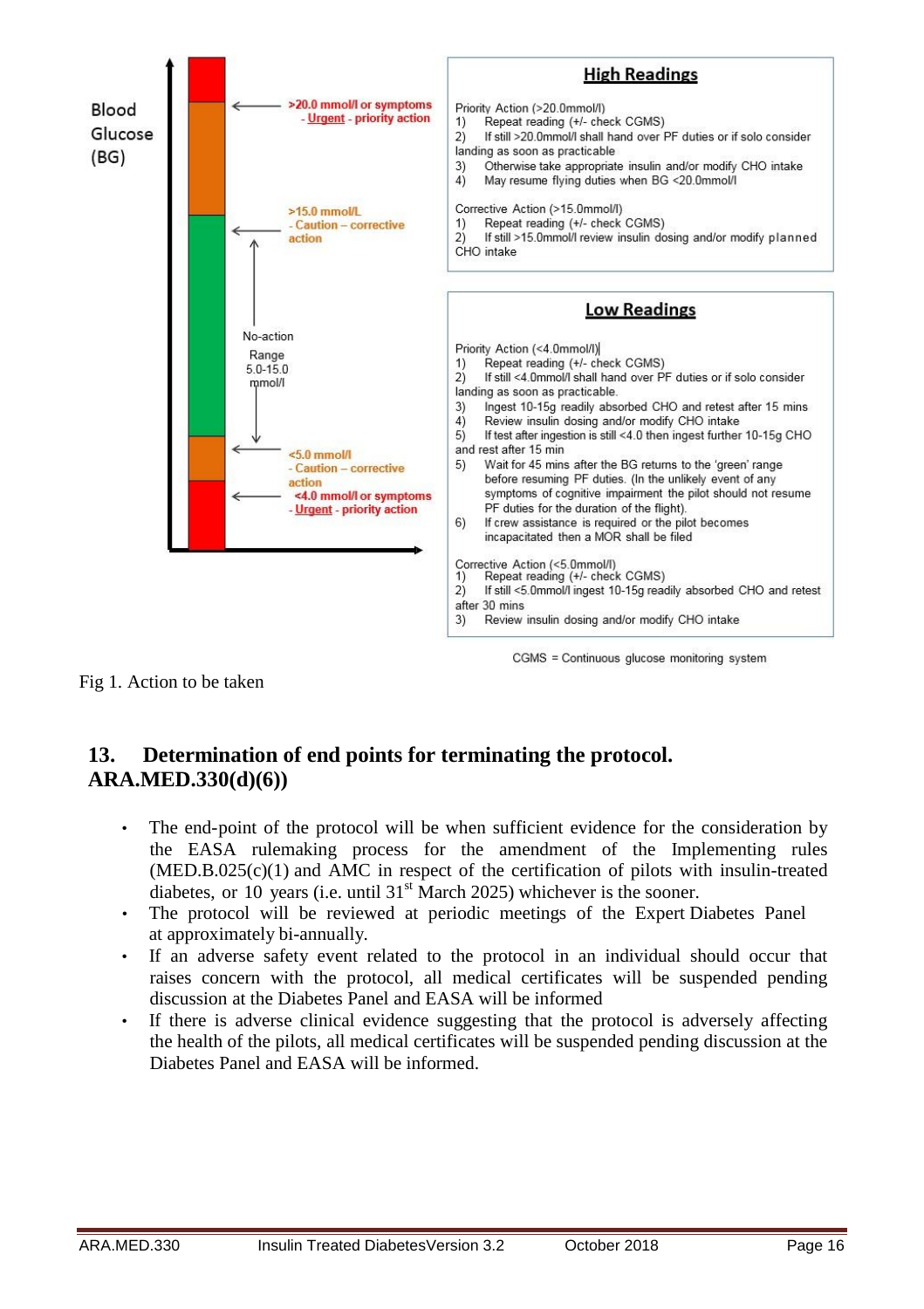# **14. Ethical Principles. ARA.MED.330(e)**

The collaborating states undertake to have close oversight of the medical assessment of the cases and monitor the data submitted by pilots with diabetes to ensure they are exercising the privileges of their licence safely. This monitoring is referred to in the Regulation as 'research', but is not within the definition of 'medical research' as used by medical ethics committees. Therefore, the "WMA Declaration of Helsinki- Ethical Principles for Medical Research Involving Human Subjects" does not apply in this case. Compliance with good medical ethical principles and the general aims of the WMA declaration of Helsinki, will be achieved by:

- Applicants are free to choose whether or not to participate in the protocol by their application for medical certification
- Individual consent is implicit in the application for a medical certificate.
- All protocol documentation is published on the websites of the NAAs and applicants are expected to be fully familiar with the contents and comply with the content.
- Applicants may stop following the protocol at any time without giving any reason. Only anonymised summary data will be provided to EASA and/or published for the reference of others in medical journals.
- The experts consulted agreed that adherence to the monitoring and surveillance protocol was unlikely to have a detrimental effect on the individual's health
- If a pilot is considered to be unsafe or at risk of harm from the protocol they will be assessed as unfit
- informing pilots of audits, obtaining specific, informed consent for the activities of collating and publishing suitably anonymised data,
- maintaining good medical governance through discussion and review at Expert Diabetes Panels

# **15. EASA Compliance monitoring ARA.MED.330(g)**

### The Protocol

Prior to implementation, the research protocol and associated guidance material was provided to EASA. The protocol and associated guidance material is published on the UK CAA's website [www.caa.co.uk/medical.](http://www.caa.co.uk/medical) choose the relevant Class of certificate and click on 'decrease in medical standards', then scroll down to the endocrinology section where the protocol is published under 'guidance material'.) Substantive (rather than editorial) changes to the protocol will be notified to EASA.

Following dialogue with EASA and the publication of AMC and GM material in May 2016. this version is to be known as version 2.

### Focal Points

The nominated focal points for the UK CAA is Dr Ewan Hutchison MB ChB MSc MFOM MRCGP DAvMed, Head of Medical Assessment, and Dr Sally Evans, Chief Medical Officer, UK CAA, Aviation House, Gatwick Airport South RH6 OYR, UK. Telephone: 00 44 1293 573791.

The nominated focal point for the Irish CAA is Dr Tom Gaffney. MB FRCSI Dobs. HDip.Occ. Med. Advanced Cert.Av.Med. Chief Medical Assessor, Aeromedical Section, IAA, The Times Building,

11 D'Olier St. Dublin 2. Telephone: 00 353 1 603 1127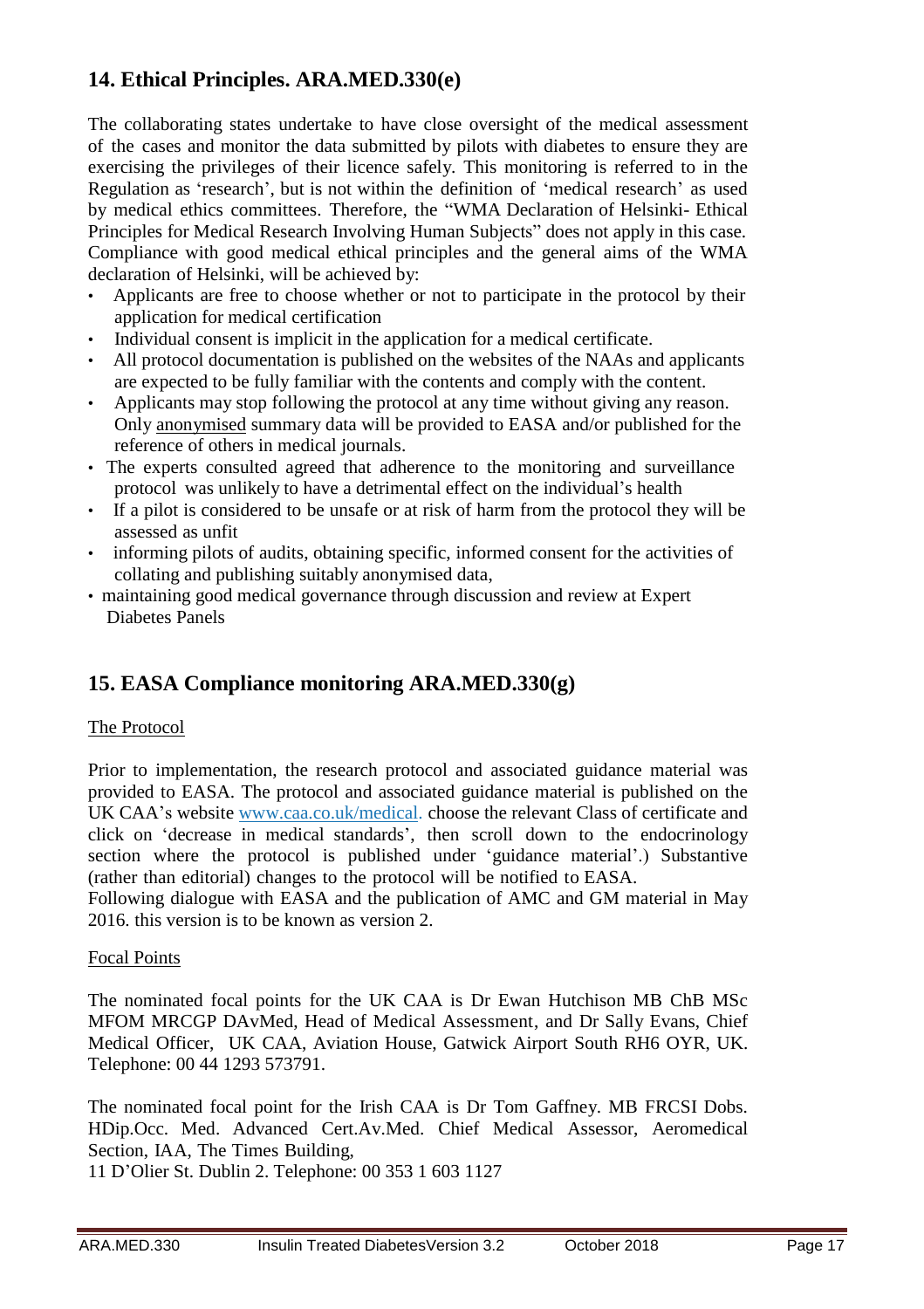The nominated focal points for Austro Control are Joerg Eidher, Manager Aeromedical Section and Dr Veronika Hofmann, Senior Medical Assessor, Austro Control GmBH Wagramer Straße 19 1220 Vienna Tel +43.51703.7300.

Reports of regular evaluations of the protocol's effectiveness:

The UK will collate data provided by the collaborating states and submit a summary of the monitoring activity to EASA every 6 months. These summaries document the number of pilots certificated and the results of the regular evaluations of the pilots certificated under the protocol.

### **16. Information to AMEs and AeMCs of participating states (ARA.MED.330(g)(2))**

The protocol and associated guidance material is published on the UK CAA's website [www.caa.co.uk/medical,](http://www.caa.co.uk/medical) choose the relevant Class of certificate and click on 'decrease in medical standards', then scroll down to the endocrinology section where the protocol is published under

'guidance material'.). Substantive (non-editorial) changes to the protocol will be notified to EASA. Participating States will notify their AMEs and AeMCs each time the medical assessment protocol is amended.

### **17. Agreement**

The UK Civil Aviation Authority, the Irish Aviation Authority and the Austrian Civil Aviation Authority agree to cooperate together as per ARA.MED.330 using this protocol " Medical Assessment Protocol for Pilots with Diabetes Treated with Insulin and /or Potentially Hypoglycaemic Medication Version 2" dated 01/08/2016.

Dr Stuart Mitchell **Head Authority Medical Section UK Civil Aviation Authority** 

Dr. Peter Metzger, HCM **Chief Medical Officer Aeromedical Section** Dept. Licensing, Search & Rescue. Aeromedical/LSA **Austro Control GmbH** Civil Aviation Authority Austria

 $16 - 4$ 

Dr Tom Gaffnev Chief Medical Officer, Aeromedical Section **Irish Aviation Authority** 

Dr. Joerg Eidher, MBA **Manager Aeromedical Section** Dept. Licensing, Search & Rescue. Aeromedical/LSA **Austro Control GmbH** Civil Aviation Authority Austria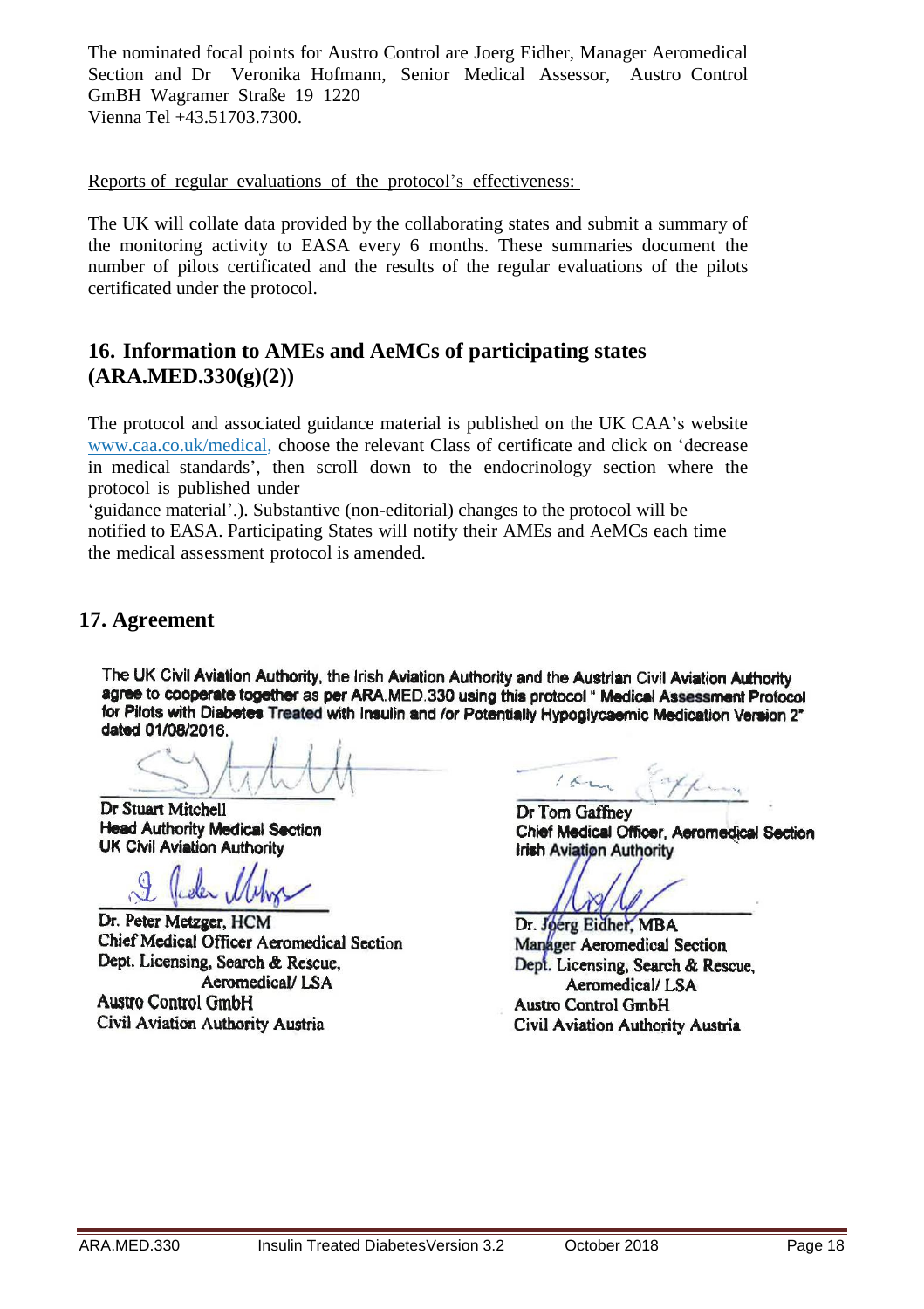### **18. References**

- 1) Letter of Authorisation from UK CAA Group Director Safety and Airspace Regulation dated
- 2) Letter of Authorisation from IAA Director of Safety Regulation dated 18 November 2014.
- 3) Letter of agreement between the CMOs of UK CAA and IAA to implement and abide by ARA.MED.330 "Medical Assessment Protocol for pilots with diabetes treated with insulin and/or potentially hypoglycaemic medication".
- 4) Diabetes mellitus Type 1 in Five Military Aviators: Flying with Insulin. Carter et Al. Aviation, Space, and Environmental Medicine. 2005;76(9) 861-862
- 5) Diabetes mellitus in aircrew-type I diabetes in a pilot. Gray GW , Dupré J Aviation, Space, and Environmental Medicine 1995, 66(5):449-452.
- 6) [www.tc.qc.ca](http://www.tc.qc.ca/)
- 7) [www.ICAO.gov.int/doc8984](http://www.icao.gov.int/doc8984)
- 8) [www.casa.qov.au](http://www.casa.qov.au/)
- 9) Diabetes mellitus and its effects on pilot performance and flight safety: A review. Dr David G. Newman AVIATION RESEARCH INVESTIGATION REPORT B2005/0027. [www.atsb.qov.uk](http://www.atsb.qov.uk/)
- 10) [www.faa.gov](http://www.faa.gov/)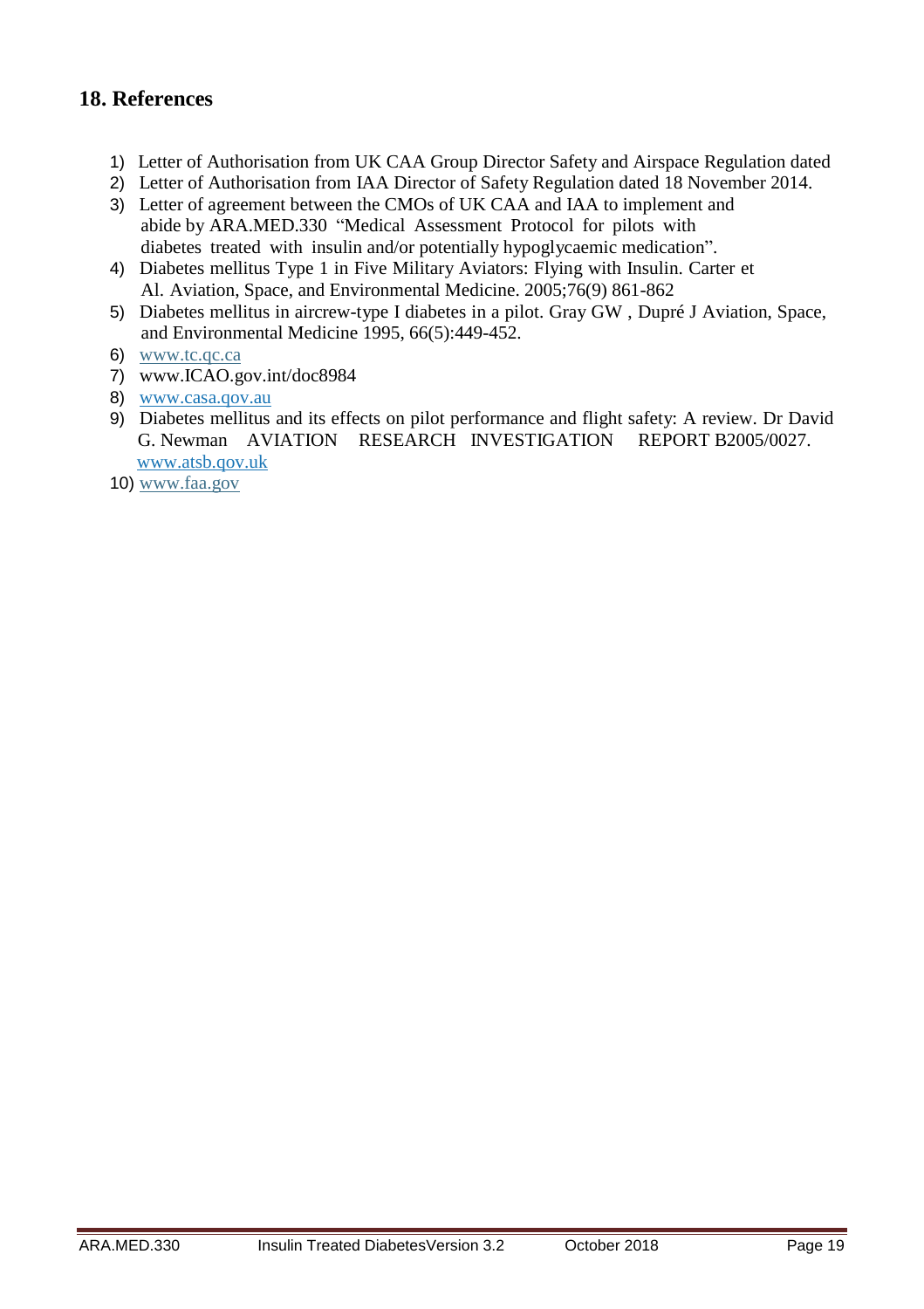# **Appendix 1**

### **Information for Operators on Flight Crew with Insulin-Treated Diabetes**

#### **Summary**

Operators may have flight crew who develop diabetes requiring Insulin who wish to return to flying once their condition has stabilised or may recruit a pilot with this condition. The UK CAA, Austrocontrol and IAA are following a protocol specified in PART.ARA (ARA.MED.330). This guidance provides information for operators and should be read in conjunction with the document. ''The Medical Assessment Protocol for Pilots With Diabetes Treated with Insulin and/or Potentially Hypoglycaemic Medication".

#### **Background**

#### Diabetes

Insulin is a hormone produced by the pancreas which controls blood glucose (sugar) levels. Diabetes develops when there is insufficient insulin or it cannot be effectively used by the body and blood sugar level regulation becomes unbalanced.

Treatment is often with medicines (tablets or insulin injections) that allow the body to use the circulating sugar, thus keeping the blood sugar level in the normal range. High levels occur if not enough medicine is taken/used or too much carbohydrate is eaten and low levels can occur if too much medicine is taken/used or not enough carbohydrate is eaten to balance the medicine.

#### Pilots with insulin-treated diabetes

A Class 1 medical certificate is only issued to a pilot on insulin if they fulfil stringent criteria including demonstration of excellent control of their diabetes.

Pilots with insulin-treated diabetes have to comply with the ARA.MED.330 protocol including frequent blood sugar testing before and during a flight duty period to ensure their blood glucose levels remain within an acceptable range. Hazards should be identified through the operator's SMS and the operator is responsible for putting in place measures to remove, or mitigate, the risks of the identified hazards.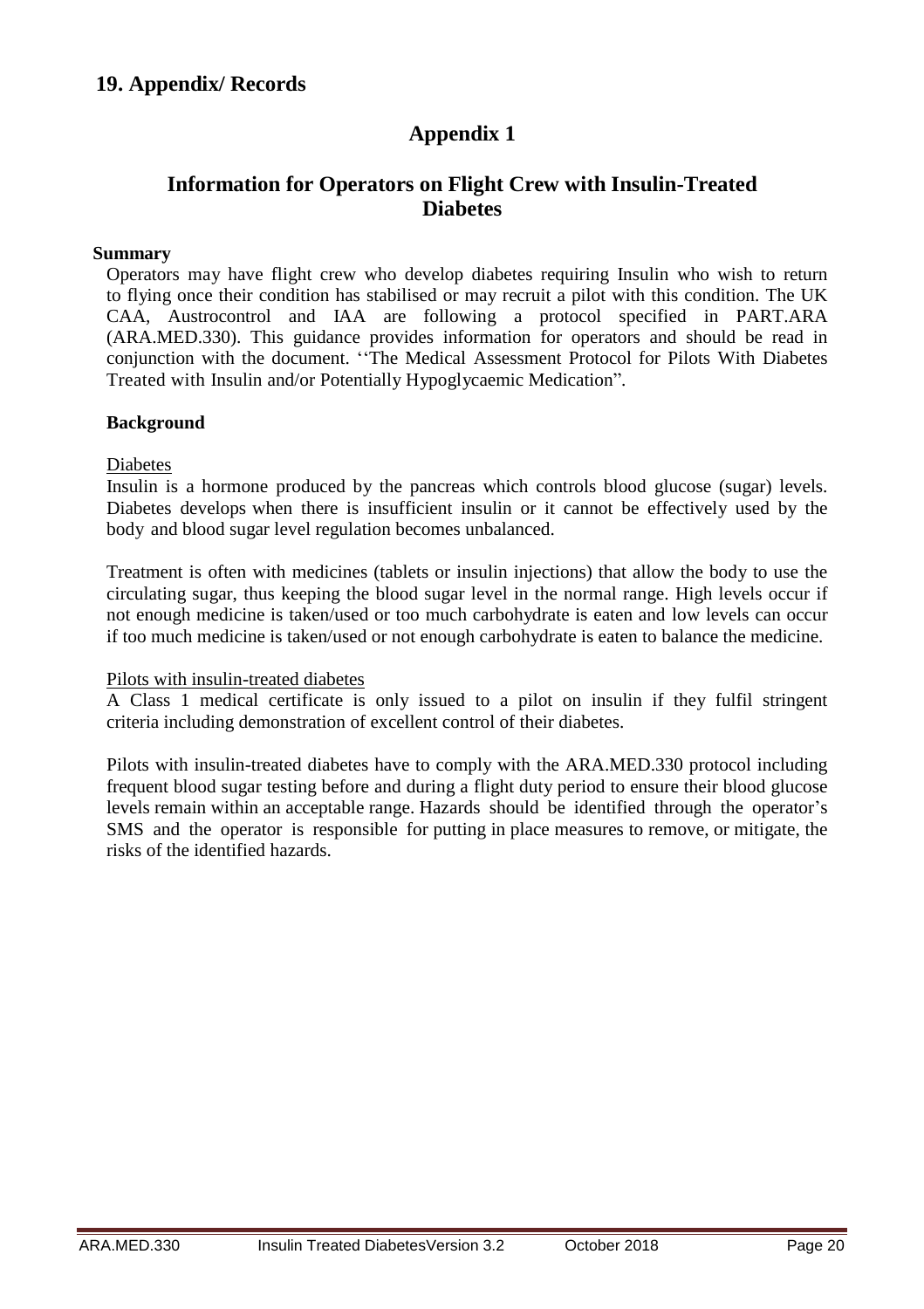| <b>Examples:</b>                                       |                                                                                                                                                                                                                                                                                                                                                                                                                                            |
|--------------------------------------------------------|--------------------------------------------------------------------------------------------------------------------------------------------------------------------------------------------------------------------------------------------------------------------------------------------------------------------------------------------------------------------------------------------------------------------------------------------|
| Hazard                                                 | Mitigation                                                                                                                                                                                                                                                                                                                                                                                                                                 |
| Incapacitation due to low or high blood sugar<br>level | • Multi-pilot flying only in commercial<br>operations<br>• Adherence to blood glucose mandatory blood<br>glucose testing protocol<br>• Awareness of the risk of not adhering to the<br>protocol through training and pre-briefing<br>• Cross checking of blood glucose results by<br>other $pilot(s)$<br>• Immediate consumption of carbohydrate in the<br>event of a low reading or if operational<br>circumstances prevent blood glucose |
| Sharps injury from blood sugar testing equipment       | Use of a self-contained testing system or a<br>sharps box for lancet after use                                                                                                                                                                                                                                                                                                                                                             |
| Distraction of other pilot                             | Full briefing in advance of flight duty                                                                                                                                                                                                                                                                                                                                                                                                    |
| Pilot incapacitation not identified                    | pilots briefed in<br>standard<br>operating<br>All<br>procedures in the event of a pilot becoming<br>unwell or uncommunicative                                                                                                                                                                                                                                                                                                              |

| Possible symptoms of high or low blood glucose |                                     |
|------------------------------------------------|-------------------------------------|
| Low blood glucose (hypoglycaemia)              | High blood glucose (hyperglycaemia) |
| (if level less than 3)                         | (if level greater than 20)          |
| Sweaty, pale skin                              | Thirst                              |
| Mood changes                                   | Excess urine output                 |
| Poor concentration / distraction               | Dehydration                         |
| confusion                                      | Mood changes                        |
|                                                | Excessive tiredness/sleepy          |
|                                                | <b>Blurred</b> vision               |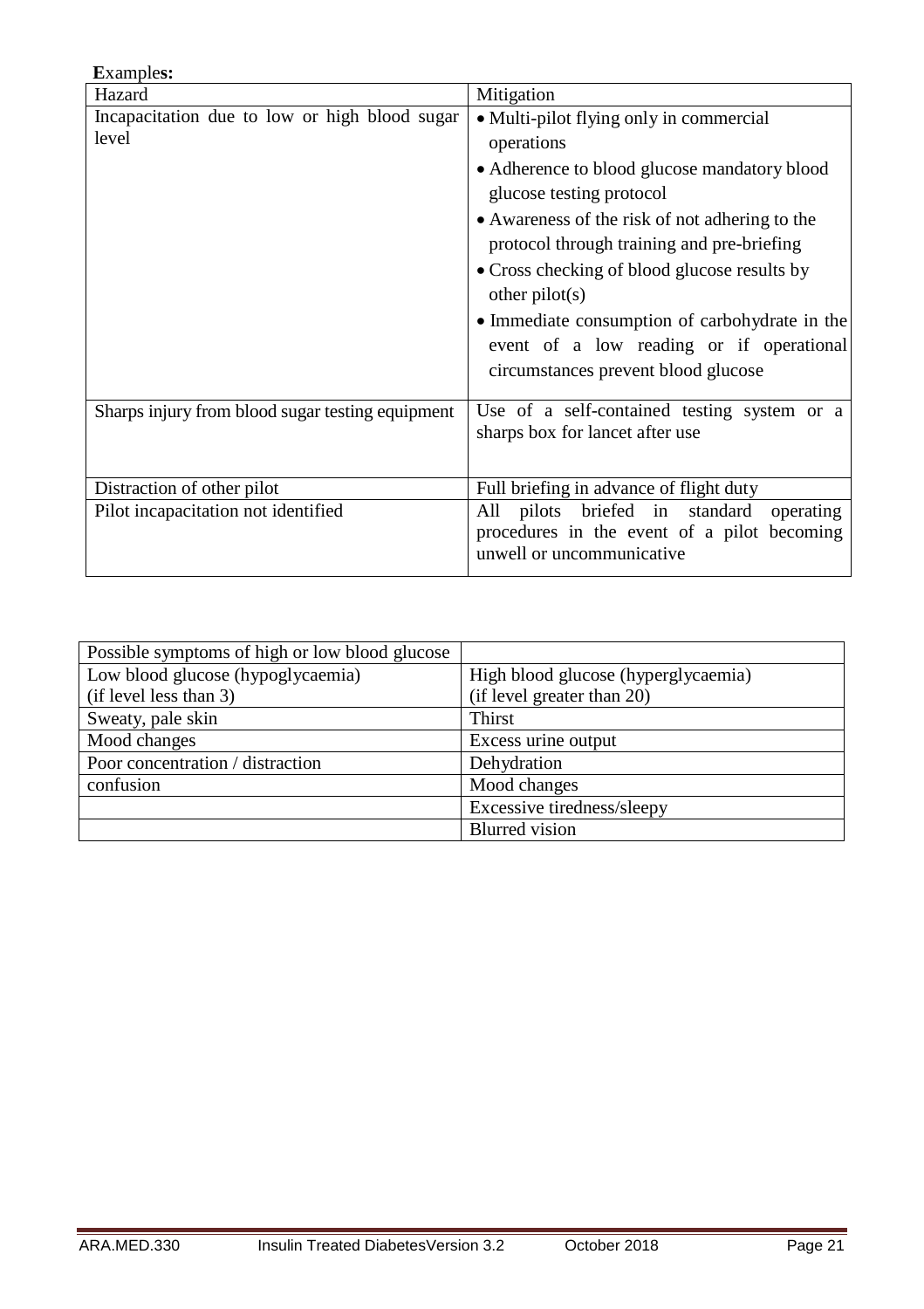### **Considerations for Operations Manuals**

a) General (these items are likely to be included already)

#### **Pilot responsibility - decrease in medical fitness**

The operations regulations contain requirements for crew not to perform duties when unfit or if aware of any decrease in their medical fitness that might render them unable to safely exercise licence privileges.

#### **Incapacitation of pilot**

Any incapacitation, whether sudden or subtle, should be handled in the same way as any other medical incapacitation.

#### **Training for pilot incapacitation**

Training on how to recognise pilot incapacitation and the standard operating procedures to follow in the event of pilot incapacitation should be included in the annual SEP training. b) Specific (these items may need to be added)

| Possible symptoms of high or low blood glucose |                                     |  |
|------------------------------------------------|-------------------------------------|--|
| Low blood glucose (hypoglycaemia)              | High blood glucose (hyperglycaemia) |  |
| (if level less than 3)                         | (if level greater than 20)          |  |
| Sweaty, pale skin                              | <b>Thirst</b>                       |  |
| <b>Mood changes</b>                            | <b>Excess urine output</b>          |  |
| Poor concentration / distraction               | <b>Dehydration</b>                  |  |
| confusion                                      | <b>Mood changes</b>                 |  |
|                                                | <b>Excessive tiredness/sleepy</b>   |  |
|                                                | <b>Blurred vision</b>               |  |

#### **Pilot responsibilities - insulin-treated diabetes**

Flight crew members must inform their line manager if returning to flying after being recertificated following a diagnosis of diabetes and being treated with insulin. In this circumstance, Class 1 medical certification will be subject to an operational multi-pilot limitation; the line manager should be informed of any other operational limitations. The pilot must comply with the schedule of blood glucose testing.

The pilot must brief the other member(s) of the flight crew (and other members of the crew as necessary) before each flight on:

- The reason for blood glucose tests
- How the blood glucose test is done
- When blood glucose tests are required (including with reference to the flight plan)
- Actions to be taken in the event of a blood glucose test outside of the acceptable range (below 5 or above 15 mmol/l)
- Whether, when and how insulin will be used during the flight duty period.
- Possible symptoms of low or high blood glucose.
- Actions to be taken by the pilot if a test is 'out of range'.

Blood glucose test times should be pre-planned, by time from departure, waypoints or by setting up alarms - an iPad, phone or in-cockpit alarm could be used.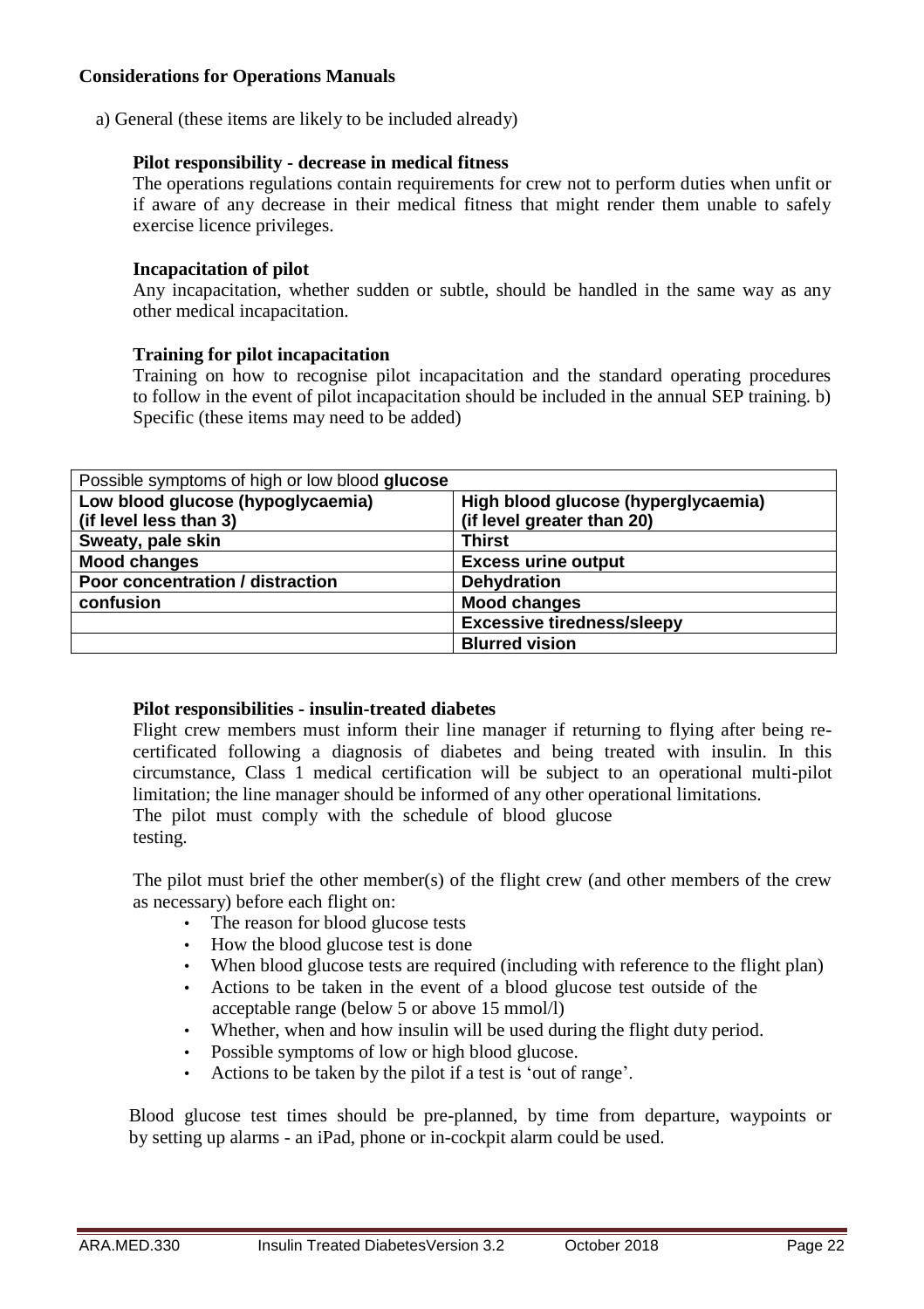It is the pilot's responsibility, when on duty, to carry any medication (e.g. insulin) required, any equipment required to deliver the medication (e.g. syringes and needles) and documentary evidence from his general practitioner or diabetes specialist confirming the need to carry the medication and equipment. Sufficient medication and equipment should be carried to cover the planned duty period and additional contingency for unplanned extensions. All equipment, medication and carbohydrate for emergency consumption should be safely stored in the cockpit and immediately accessible.

Testing should always be undertaken ensuring compliance with standard operating procedures at all times. The pilot should avoid testing blood glucose during ground maneuvering in the vicinity of runway holding areas or entering or crossing a runway, or in phases of flight associated with heavy workload including the take-off and approach and landing.

The result of the blood glucose test should be spoken aloud by the pilot so that it is captured on the cockpit voice recorder (CVR) and the test result should be shown to and cross-checked by the other pilot.

The blood testing schedules are described in 'Blood glucose testing' (Section 3 above). Blood glucose levels should be recorded in, and a comment made in the remarks column of, the Log Book.

#### **Emergency situations**

If operational considerations prevent the pilot from undertaking a blood glucose test at the required time 15g of rapidly absorbable glucose/carbohydrate (e.g. 3 jelly babies, 4 glucotabs) should be consumed immediately and blood glucose testing done as soon as possible.

In an event such as a rapid decompression there would be no time to take precautionary carbohydrate and priority would be given to flying the aircraft. Carbohydrate should be taken once the emergency has stabilised. If a mask continues to be required, it could be quickly lifted, carbohydrate consumed and the mask replaced within a couple of seconds. In any other emergency situation 15g carbohydrate should be taken as soon as practicable.

If an operational emergency is prolonged, with no opportunity for blood glucose testing, this consumption of 15g carbohydrate must be repeated every hour. Blood glucose testing should be undertaken hourly or more frequently if there was any concern about the pre-emergency glucose trend or if a lot of carbohydrate has been taken over the course of several hours without the possibility of testing.

If the pilot has an insulin pump, in the event of a decompression, it should be switched off and 15g carbohydrate should be taken as soon as possible.

If the pilot is awoken from his bunk for an emergency, blood glucose must be tested prior to resuming control and be satisfactory.